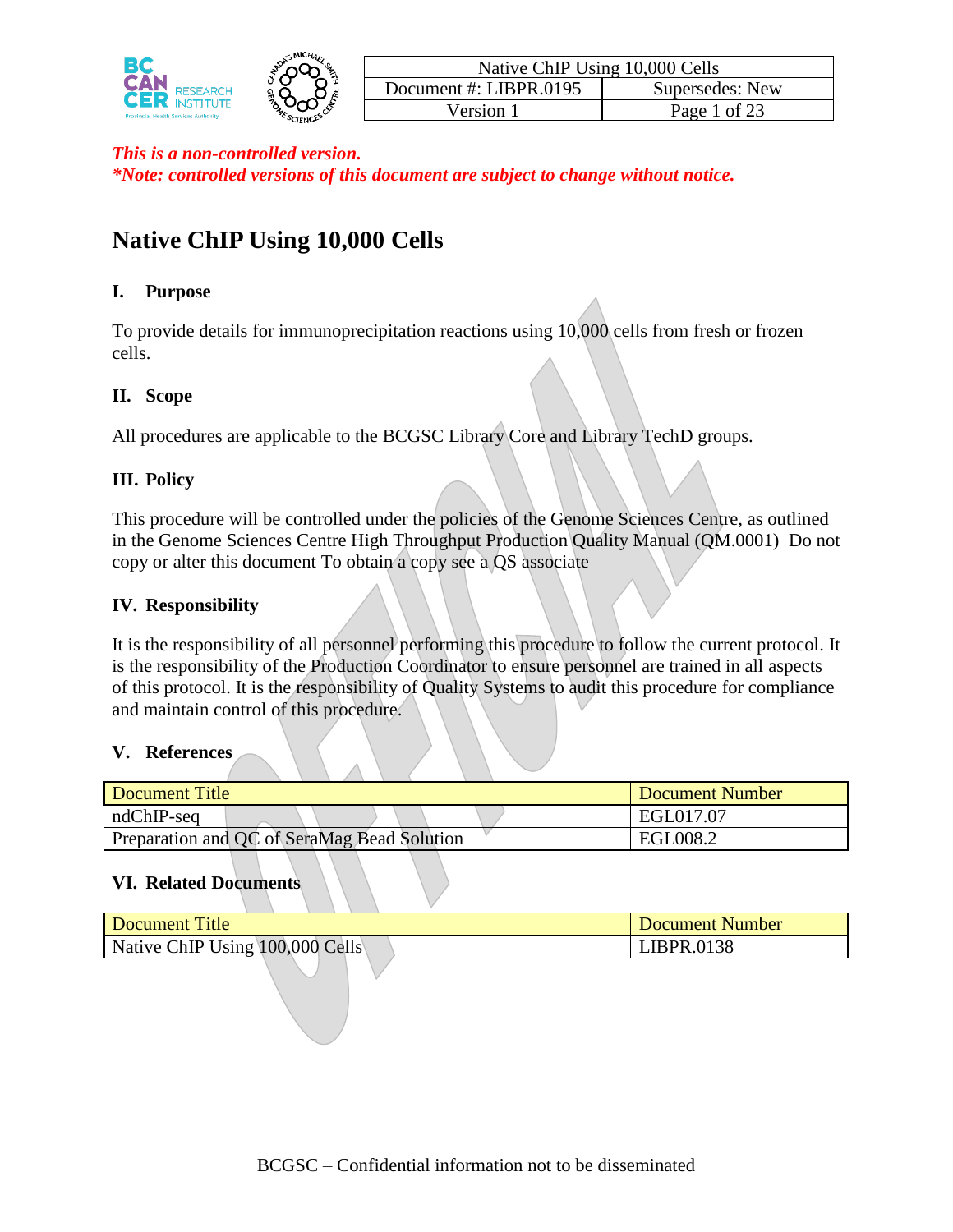

# *This is a non-controlled version.*

*\*Note: controlled versions of this document are subject to change without notice.*

### **VII.Safety**

All Laboratory Safety procedures will be complied with during this procedure. The required personal protective equipment includes a laboratory coat and gloves. See the safety data sheet (SDS) for additional information.

### **VIII. Materials and Equipment**

| Name                                         | Supplier                 | Number          | Model or    |            |
|----------------------------------------------|--------------------------|-----------------|-------------|------------|
|                                              |                          |                 | Catalogue # |            |
| Small size safe touch nitrile gloves         | Ultident                 | 296359683       |             | $\sqrt{}$  |
| wet ice                                      | In house                 | N/A             | N/A         | N/A        |
| Ice bucket                                   | Fisher                   | $11-675-58$     |             | $\sqrt{}$  |
| 1.5 mL Microtubes                            | Diamed                   | <b>PRE150-B</b> |             | $\sqrt{}$  |
| 15 mL Conical Tubes                          | <b>BD</b> Falcon         | 352097          |             | $\sqrt{}$  |
| 50 mL Conical Tubes                          | <b>BD</b> Falcon         | 352070          |             | $\sqrt{}$  |
| Gilson P10 pipetman                          | Mandel                   | GF-44802        |             | $\sqrt{}$  |
| Gilson P20 pipetman                          | Mandel                   | GF23600         |             | $\sqrt{2}$ |
| Gilson P200 pipetman                         | Mandel                   | GF-23601        |             | $\sqrt{ }$ |
| Gilson P1000 pipetman                        | Mandel                   | GF-23602        |             | $\sqrt{}$  |
| Diamond Filter tips DFL10 (10 Tipacks of 96  |                          |                 |             | $\sqrt{ }$ |
| racked filter tips)                          | <b>Mandel Scientific</b> | GF-F171203      |             |            |
| Diamond Filter tips DFL30 (10 Tipacks of 96  |                          |                 |             | $\sqrt{ }$ |
| racked filter tips)                          | <b>Mandel Scientific</b> | GF-F171303      |             |            |
| Diamond Filter tips DFL200 (10 Tipacks of 96 |                          |                 |             | $\sqrt{ }$ |
| racked filter tips)                          | <b>Mandel Scientific</b> | GF-F171503      |             |            |
| Diamond Filter tips DFL1000 (10 Tipacks of   |                          |                 |             | $\sqrt{ }$ |
| 96 racked filter tips)                       | Mandel Scientific        | GF-F171703      |             |            |
| Galaxy mini-centrifuge                       | <b>VWR</b>               | 37000-700       |             | $\sqrt{ }$ |
| Large Kimwipes (Kimberly Clark/Kimtech)      | <b>Fisher Scientific</b> | 06-666-1A       |             | $\sqrt{ }$ |
| Black ink permanent marker pen               | <b>VWR</b>               | 52877-310       |             | $\sqrt{ }$ |
| Small Autoclave waste bags 10"X15"           | <b>Fisher Scientific</b> | $01 - 826 - 4$  |             | $\sqrt{2}$ |
| Ultra Pure Water (RNase/DNase free)          | Invitrogen               | 10977-023       |             | $\sqrt{ }$ |
|                                              | Commercial               | People Soft ID: |             | $\sqrt{ }$ |
| Anhydrous Ethyl Alcohol (100% Ethanol)       | Alcohols                 | 23878           |             |            |
|                                              | Molecular                |                 |             | V          |
| <b>DNA Away</b>                              | <b>Bioproducts</b>       | 7010            |             |            |
| 1M Tris Solution, pH 8.0                     | Ambion                   | AM9856          |             | $\sqrt{ }$ |
| Triton® X-100, laboratory grade              | Sigma                    | X100-100ML      |             | $\sqrt{ }$ |
| 20% SDS Solution                             | Ambion                   | AM9820          |             |            |
| Centrifuge, Eppendorf 5417R, refrigerated    |                          |                 |             |            |
| high-speed, 115V                             | <b>Fisher Scientific</b> | 5417R           | V           |            |
| VX-100 Vortex Mixer                          | Rose Scientific          | S-0100          | $\sqrt{}$   |            |
| Eppendorf Thermomixer 1.5 mL                 | Eppendorf                | 21516-166       | $\sqrt{}$   |            |
| Parafilm                                     | <b>Fisher Scientific</b> | 13-374-12       |             | $\sqrt{}$  |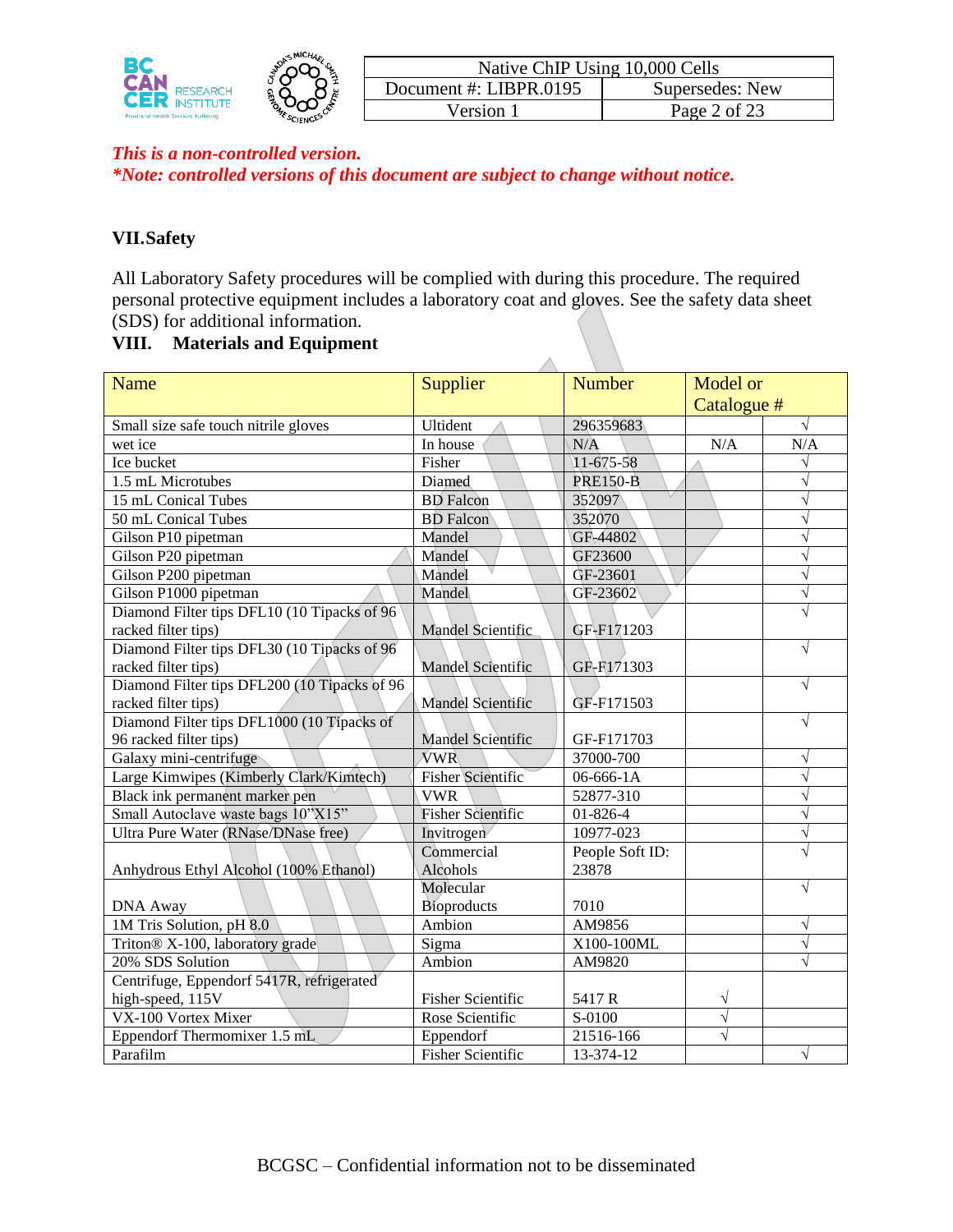|                                             | <b>MICHAR</b> | Native ChIP Using 10,000 Cells |                  |
|---------------------------------------------|---------------|--------------------------------|------------------|
|                                             | - 44          | Document #: LIBPR.0195         | Supersedes: New  |
| <b>Provincial Health Services Authority</b> | SCIENCE       | ersion                         | 3 of 23<br>Page: |

| 5M NaCl                                      | Ambion                    | AM9760G         |            | N             |
|----------------------------------------------|---------------------------|-----------------|------------|---------------|
| 1M DTT                                       | Invitrogen                | P2325           |            | N             |
| 1M Tris HCl pH 7.5                           | Invitrogen                | 15567-027       |            | N             |
| 0.5M EDTA                                    | Ambion                    | AM9260G         |            | N             |
| Deoxycholic Acid, Sodium Salt                | <b>Fisher Scientific</b>  | AC218590250     |            | N             |
| Sodium Bicarbonate                           | Sigma Aldrich             | S5761-500G      |            | N             |
| 0.2 mL Ultra Rigid Skirted 96 well PCR plate | Thermoscientific          | FSSP9741450     |            | N             |
| Micrococcal Nuclease                         | <b>NEB</b>                | M0247S          |            | N             |
| Nonstick 1.5 mL tubes                        | Ambion                    | AM12450         |            | N             |
| 1M DTT                                       | Invitrogen                | P2325           |            | N             |
| RNase Away                                   | Invitrogen                | 10328-011       |            | N             |
| Dynabeads Protein A,5 mL size                | Invitrogen                | 100-02D         |            | N             |
| Protease Inhibitor Cocktail                  | Calbiochem                | 539134          |            |               |
| LabQuake Shaker/Rotator with clips           | <b>Barnstead</b>          | 415110          | $\sqrt{ }$ |               |
| <b>Buffer G2</b>                             | Qiagen                    | 1014636         |            | V             |
| Qiagen Protease                              | Qiagen                    | 19155           |            | N             |
| DynaMag 2 Magnet                             | Invitrogen                | 12321D          |            | $\mathcal{L}$ |
| Disposable Trough                            | <b>VWR</b>                | 21007-972       |            |               |
| Multi 12-channel Pipette P20                 | Rainin                    | 17013803        |            |               |
| Multi 12-channel Pipette P200                | Rainin                    | 17013805        |            |               |
| <b>EB</b> Buffer                             | Qiagen                    | 19086           |            |               |
| 96-well Plate Magnet                         | Alpaqua                   | 002523          |            |               |
| Tape Pads: Adhesive Plate Sealer             | Qiagen                    | 19570           |            |               |
| <b>Aluminum Foils</b>                        | <b>VWR</b>                | 60941-126       |            |               |
| Rainin 200µ1 barrier tips                    | Rainin                    | <b>RT-L200F</b> |            |               |
| Rainin 20µ1 barrier Tips                     | Rainin                    | RT-L20F         |            |               |
| Sodium Butyrate                              | Millipore                 | 19-137          |            |               |
| Sodium Azide                                 | Sigma-Aldrich             | S2002-100G      |            |               |
| H3K4me1 Antibody                             | <b>Consult Supervisor</b> | $\rm N/A$       | N/A        |               |
| H3K4me3 Antibody                             | <b>Consult Supervisor</b> | N/A             | N/A        |               |
| H3K9me3 Antibody                             | <b>Consult Supervisor</b> | N/A             | N/A        |               |
| H3K27me3 Antibody                            | Consult Supervisor        | $\rm N/A$       | N/A        |               |
| H3K36me3 Antibody                            | <b>Consult Supervisor</b> | $\rm N/A$       | N/A        |               |
| H3K27ac Antibody                             | <b>Consult Supervisor</b> | N/A             | N/A        |               |
| PCR tube strip, Domed 12 cap strip           | <b>Biorad</b>             | <b>TCS</b> 1201 |            | V             |
| <b>Eppendorf Thermomixer C</b>               | <b>Fisher Scientific</b>  | 05-412-503      |            | N             |
| 96 Well PCR plate Smartblock for             |                           |                 |            |               |
| Thermomixer C                                | Fisher Scientific         | 05-412-512      |            |               |
| T36 Disinfex                                 | <b>VWR</b>                | CA11007-034     |            | V             |
| PEG-8000 (molecular biology grade)           | Sigma-Aldrich             | P5413-500G      |            | $\sqrt{}$     |
| Seramag speed beads                          | Fisher Scientific         | 09-981-123      |            | $\sqrt{}$     |
| Portable Pipett Aid, Multispeed XP,          |                           |                 |            | $\sqrt{}$     |
| rechargeable                                 | Fisher Scientific         | 13-681-15E      |            |               |
| 15 mL conical tube                           | <b>VWR</b>                | CA21008-918     |            | $\sqrt{}$     |
|                                              |                           |                 |            |               |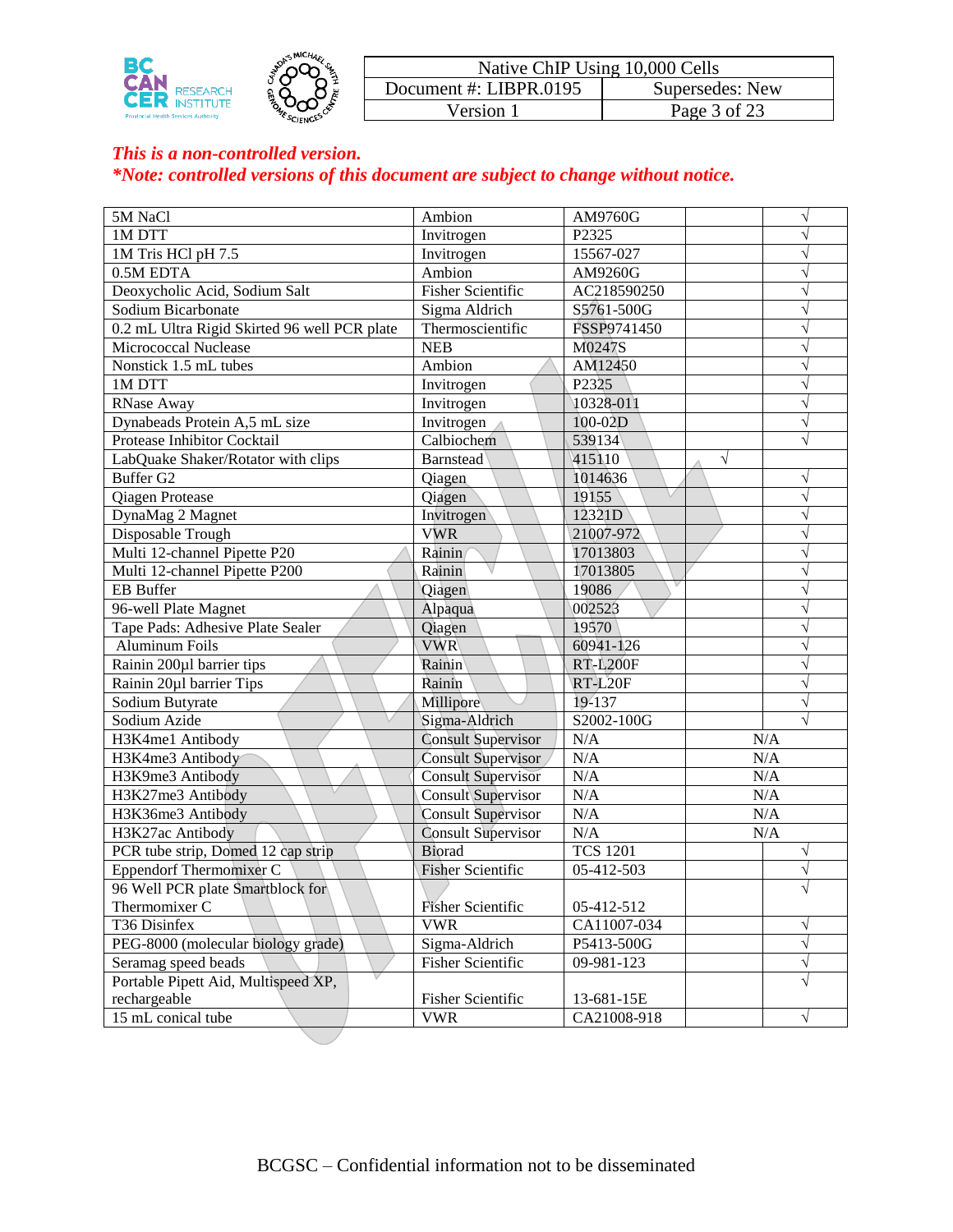

### **IX. Procedure**

#### **1. Retrieval of reagents and equipment preparation**

- 1.1. Put on a lab coat and clean pair of gloves
- 1.2. Wipe down the assigned specific workstation, pipettes, and small equipment with DNA Away
- 1.3. Change gloves.
- 1.4. Wipe down everything with 70% ethanol to get rid of any residual DNA Away.
- 1.5. Fill ice bucket with ice.
- 1.6. Ensure all buffers, reagents, and antibodies (Ab) (see Appendix A for details for preparation of buffers) and enzymes have been validated using the Native ChIP production pipeline up to library qPCR QC before being released into production.
- 1.7. Make a copy of 'Worksheet for 10K Protocol' located in geneexplab\Library Core\Epigenomics\Native ChIP\Worksheets\Native ChIP Worksheet Template\10K. Save the copy in current year folder, adjust calculations keeping the below in mind. Print a copy.
	- Number of IPs and what are the targets/antibodies to IP.
	- Include positive control IPs (10K HL60 cells: include a whole histone modified panel of antibodies unless told otherwise by APC).
- 1.8. Dilute antibodies as required according to the worksheet. Keep on ice until ready to use. See also Appendix B and Step 2.18.
- 1.9. All reagents and buffers should be kept on ice unless otherwise noted.
- 1.10. HL60 cell line will be used as a control, either with 1 IP of H3K4me3 mark or whole panel. Consult with supervisor as to how many control IPs to be set up. The HL60 cells are located in the  $-80^{\circ}$ C and are at a concentration of 100K cells/100  $\mu$ L of 1x Lysis  $Buffer + PIC.$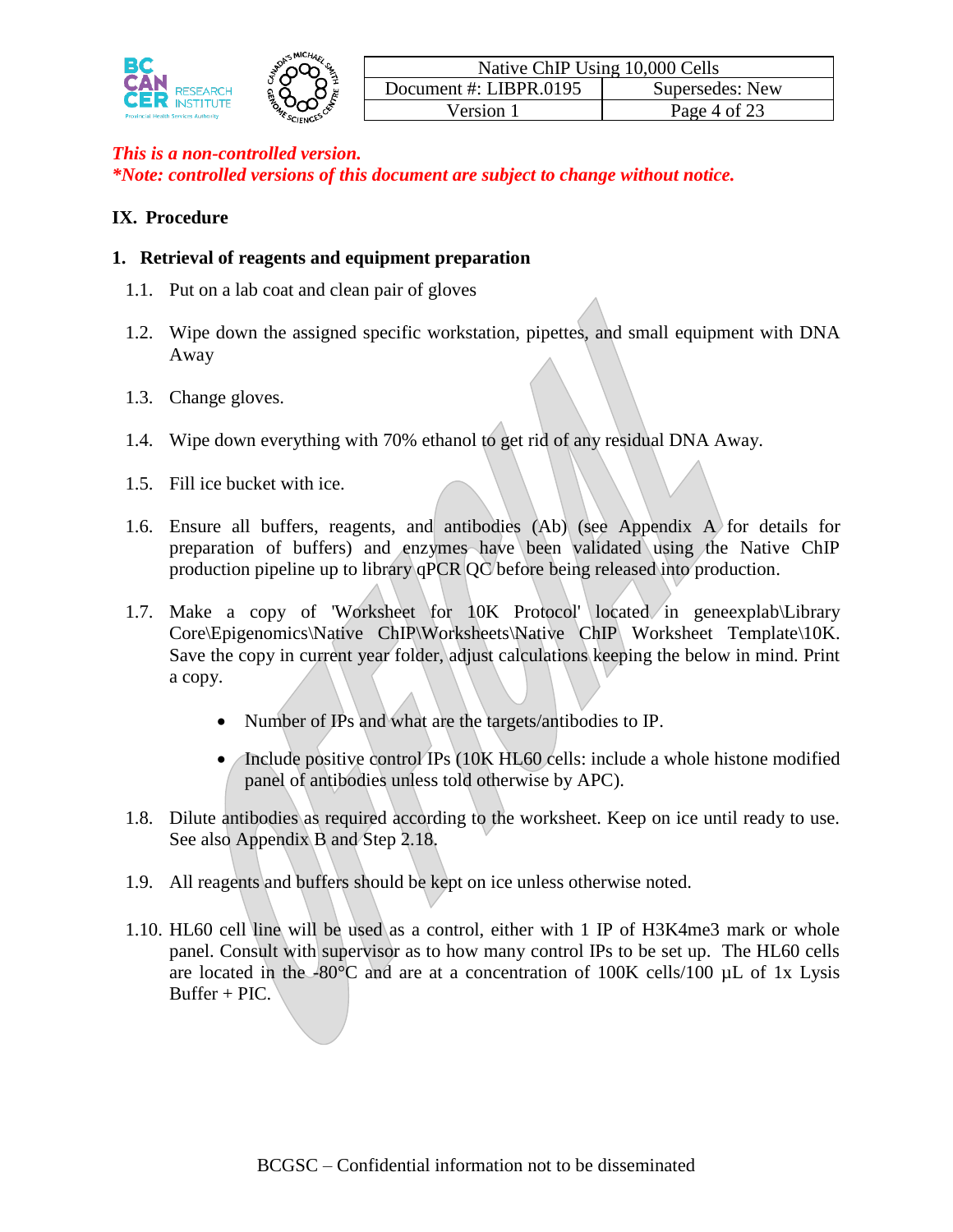

### **DAY 1**

### **2. Preparation of Ab-Bead Complex**

- 2.1. Aliquot 10 mL of IP Buffer into a 15 mL conical tube on ice.
- 2.2. Retrieve an aliquot of 500x Calbiochem Protease Inhibitor Cocktail (PIC) from the -20°C and thaw it at RT. Add 20  $\mu$ L of the PIC to the IP Buffer aliquot. Mix well by inversion and keep on ice.
- 2.3. Retrieve 1M sodium butyrate from the 4°C fridge and add 100 µL to give a final concentration of 10 mM to the IP buffer  $+ 1x$ PIC. Invert to mix and put on ice. Use this buffer for the entire IP panel as sodium butyrate is a histone deacetylase inhibitor.
- 2.4. Retrieve Dynabeads Protein A from the  $4^{\circ}$ C and mix the bottle very well to achieve a homogenous bead slurry. The beads can be vortexed gently.
- 2.5. Transfer the appropriate amount of Dynabeads Protein A into a new non-stick 1.5 mL tube by using the following formula:

(24 µL Protein A + dead volume\*) x number of  $IPs =$  Amount of beads

\*Dead volume is 3 reactions worth of beads.

Note: 12 µL of beads/well will be used for the Ab:bead complex plate  $12 \mu L$  of beads/well will be used for preclearing plate

- 2.6. Place the bead tube on magnet stand and let separate until supernatant is clear. Remove and discard supernatant.
- 2.7. Remove the bead tube from magnet stand and place on ice.
- 2.8. Add an equal volume of ice cold IP Buffer + 1xPIC to beads (1:1 v/v bead : IP buffer)
- 2.9. Mix by pipetting up and down. Ensure that the beads are thoroughly mixed. **Do not vortex** the beads but mix by gently pipetting up and down **without** creating bubbles.
- 2.10. Place the bead tube back on magnet stand and let separate. Remove the supernatant and discard.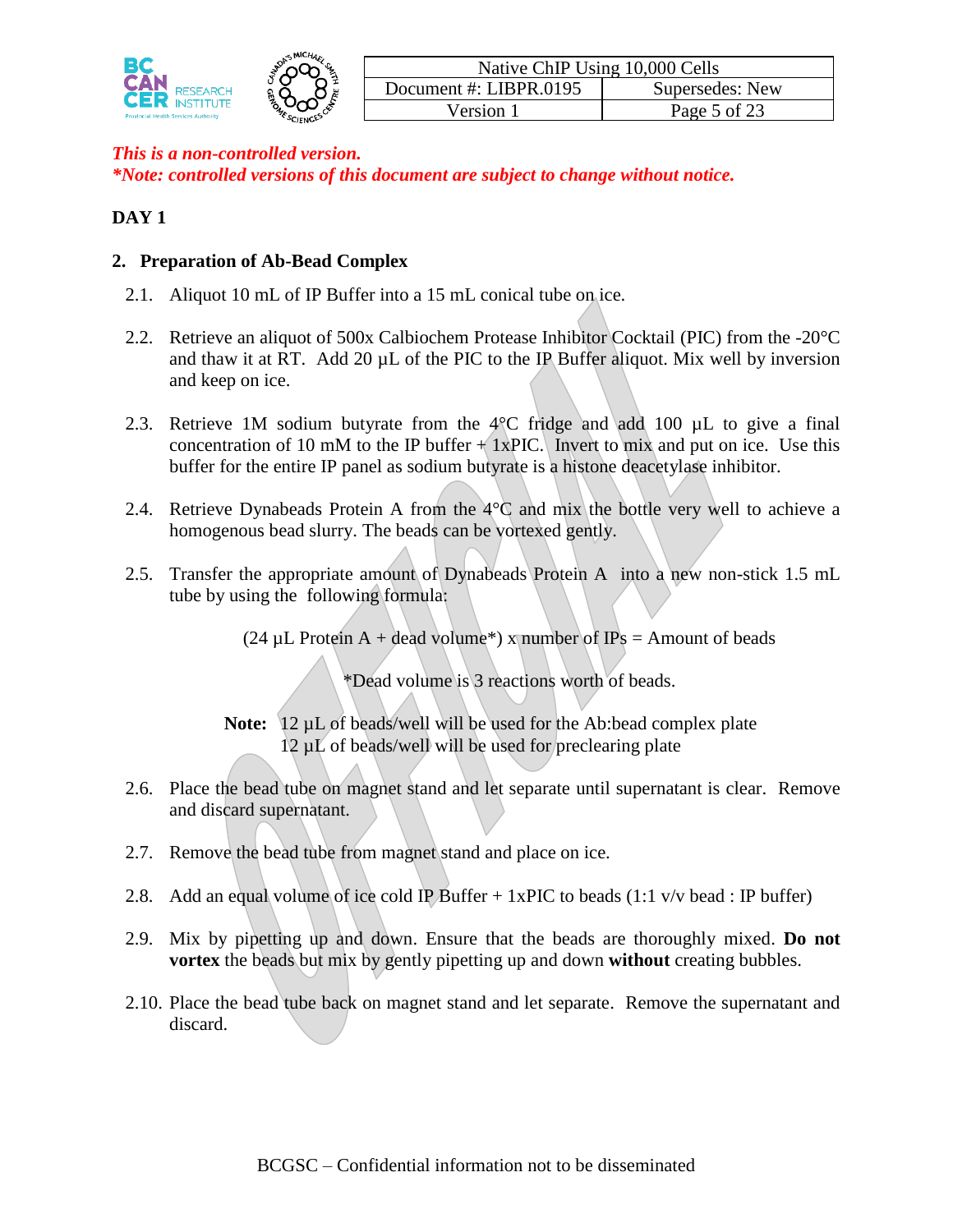

- 2.11. Repeat the washes 2 more times with  $IP + 1xPIC$  buffer for a total of three washes.
- 2.12. After the final wash, resuspend the beads in an equal volume of IP Buffer + 1x PIC. Keep on ice.
- 2.13. On ice, aliquot 24  $\mu$ L plus 5  $\mu$ L of dead volume of the washed Dynabeads per well of sample into a new plate.
- 2.14. In a clean reagent trough, pour the remaining IP buffer containing 1xPIC. Keep on ice when not using.
- 2.15. Add 130  $\mu$ L per well of IP buffer + 1xPIC per sample into each row of a new AB1000 plate. Label this plate as "Ab-Bead complex."
- 2.16. Mix the aliquoted beads (from Step 2.13) using a P20 multichannel pipette set to 20  $\mu$ L. Ensure the suspension is homogenous as the beads settle quickly. Transfer 12  $\mu$ L to each well containing the 130  $\mu$ L of IP buffer + PIC plate. Mix by pipetting up and down with a P200 multichannel pipettor set at 110 µL to achieve a homogenous suspension.
- 2.17. Seal the remaining Dynabeads and keep on ice. This will be used for pre-clearing chromatin later in Section 4.
- 2.18. **Addition of Antibodies:** On ice, prepare Ab dilutions according to the Ab dilution calculator.
	- a. Label 0.5 mL non-binding tubes with Ab names
	- b. Retrieve stock Abs from -20 $\degree$ C & thaw on ice
	- c. Add appropriate amount of 1x Antibody Dilution Buffer to tube
	- d. Gently finger flick stock Ab & pulse spin
	- e. Slowly pipette appropriate amount of stock Ab to 0.5 mL tube. **Do not pipette <1 µL**.
	- f. Pipette slowly up & down a few times to mix. Pulse spin. Keep on ice.
- 2.19. Add volume ( $\mu$ L) for the following amounts listed in Table 1 according to the plate layout. **Do not pipette <2 µL.**

| <b>Jame</b> | Amount $(\mu g)$ |
|-------------|------------------|
| H3K4me1     |                  |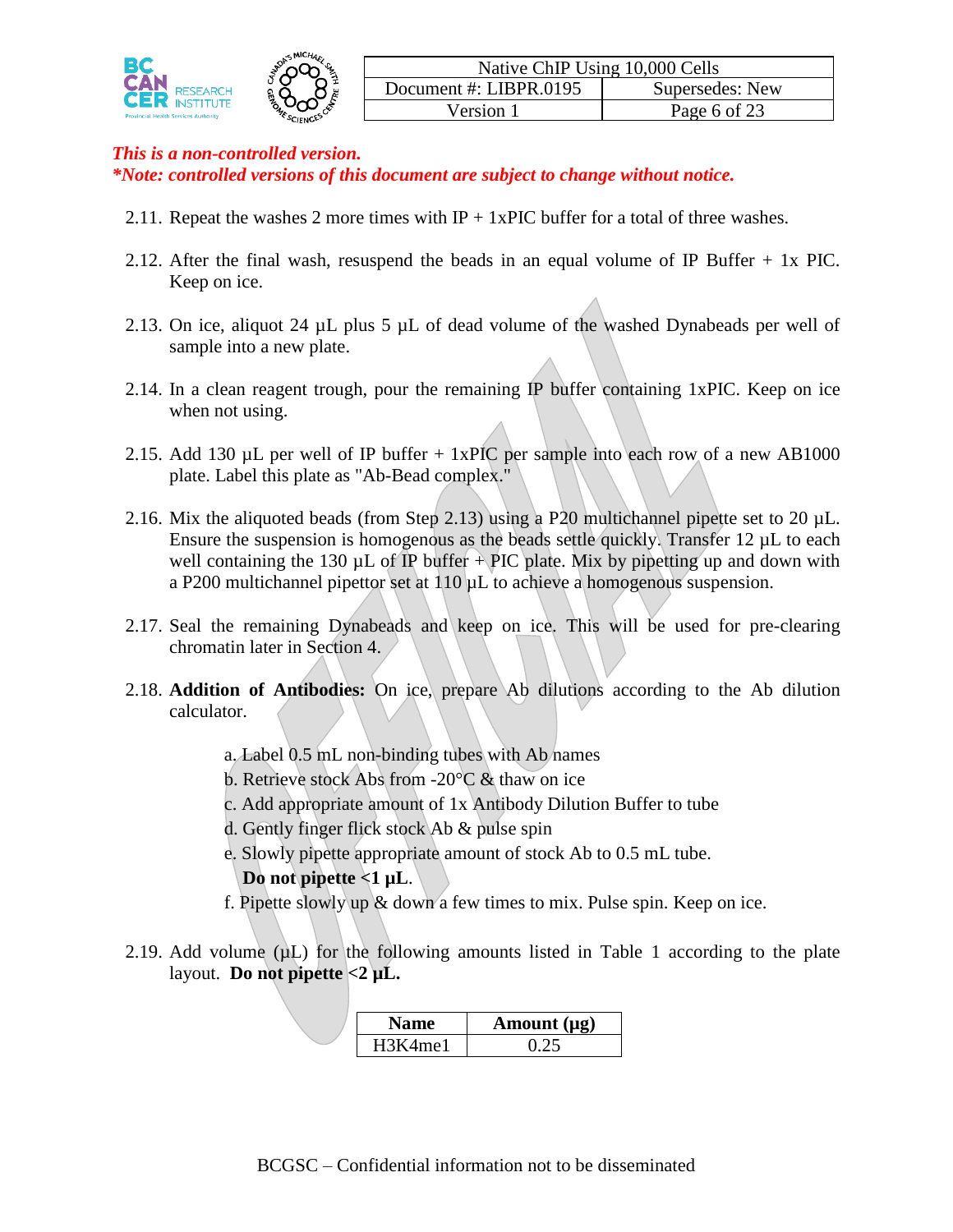

| H3K4me3                          | 0.125 |
|----------------------------------|-------|
| H3K9me3                          | 0.125 |
| H3K27me3                         | 0.125 |
| H3K36me3                         | 0.25  |
| H <sub>3</sub> K <sub>27ac</sub> | 0.25  |

#### **Table 1: Amount of each antibody to be used per IP reaction.**

- 2.20. Set multi-channel P200 pipette to 100 µL and mix each row up and down 10 times. Change tips between each row.
- 2.21. Cover the Ab-bead complex plate with BioRad domed cap strips securely. Ensure the beads are mixed thoroughly and no air pockets are visible in the wells. If there are air pockets then gently flick the lid(s) of the well(s) to disrupt them. Air pockets will prevent the contents of the wells to mix well during the preceding incubation.
- 2.22. Incubate the plate at  $4^{\circ}$ C on a rotating platform for a minimum of 2.0 hours or until preclearing is done.
- 2.23. Proceed to Step 5 after incubation.

#### **3. Cell Lysis and MNase I Digestion of Chromatin**

- **\* Turn on thermomixer and set to 25°C\***
- 3.1. Retrieve 10x lysis buffer from 4°C and place on ice.
- 3.2. Prepare 1 mL of fresh 1x Lysis buffer + 1xPIC (this is sufficient for 4 templates). If you have more than for 4 templates, scale up the volume, accordingly. To 1 mL of 1x Lysis buffer, add 2 µL of 500xPIC and 10 µL of 1M Sodium Butyrate as described in Appendix A. Mix well by pulse vortexing. Pulse spin and keep on ice.
- 3.3. Prepare 1 mL of MNase I Dilution Buffer in a fresh 1.5 mL non-stick tube as shown in Table 2. Cut off the end of a 1 mL pipette tip with a clean sterile scalpel before pipetting the glycerol, as it is quite viscous. Vortex and pulse spin to ensure that all the glycerol goes into solution and place the MNase 1 dilution buffer on ice. **Make fresh for every use**.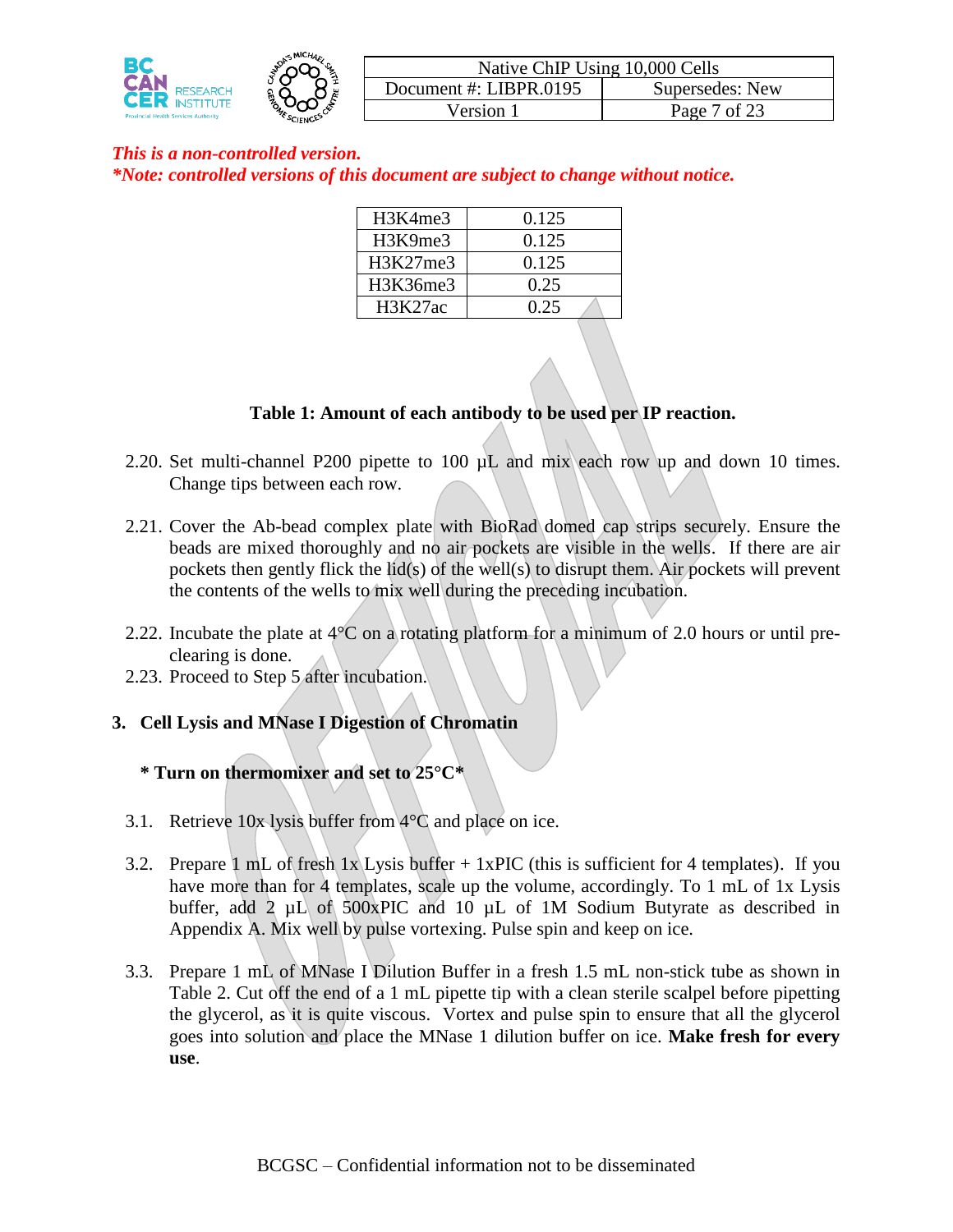

| Native ChIP Using 10,000 Cells            |              |  |  |
|-------------------------------------------|--------------|--|--|
| Document #: LIBPR.0195<br>Supersedes: New |              |  |  |
| Version 1                                 | Page 8 of 23 |  |  |

| <b>Reagent</b>         | Amount $(\mu L)$ |
|------------------------|------------------|
| 1M Tris, pH 7.5        | 10               |
| 5M NaCl                | 10               |
| 0.5M EDTA              |                  |
| Glycerol               | 500              |
| <b>Ultrapure Water</b> | 178              |

**Table 2: MNase I Dilution Buffer**

3.4. In a new 96 well plate, aliquot 5.5  $\mu$ L of 250  $\mu$ M EDTA per each row of samples plus 5 µL of dead volume. Keep at RT.

Example: For 2 rows the volume should be  $(5.5 \mu L)x 2$  + 5  $\mu L \neq 16 \mu L/well x #$  of IPs

3.5. Aliquot 10x Lysis buffer (1% Triton-X100 containing 1% DOC) into a new 96-well plate. Label the plate. Aliquot 5.5 µL per each row of samples plus 5 µL of dead volume. Keep on ice.

Example: For 2 rows the volume should be  $(5.5)$ µL $\overline{x}$  2)  $\overline{+5}$  µL=16 µL/well x # of IPs.

- 3.6. Pull out the cell pellets from the  $-80^{\circ}$ C freezer. Thaw the cells in the palm of your hand for a few seconds.
- 3.7. To each cell pellet immediately add,  $20 \mu L$  of 1x Lysis buffer + 1xPIC to a final concentration of 10,000 cells/20  $\mu$ L. For example for 100K cells, the total final volume of buffer that should be added is  $200 \mu L$ . Pipette the cells up and down at least 10 times. **Avoid** generating bubbles during the pipetting process, whilst making sure that **the cells are not clumped together**.
- 3.8. Retrieve HL60 cells, already prepared at 100,000 cells/100 uL lysis buffer + PIC and sample cells.
- 3.9. Make sure the concentration of the cells is equal to or slightly more than 10,000 cells/20  $\mu$ L. Digestion will work best if the cells are in the range 10,000-15,000 cells/20  $\mu$ L.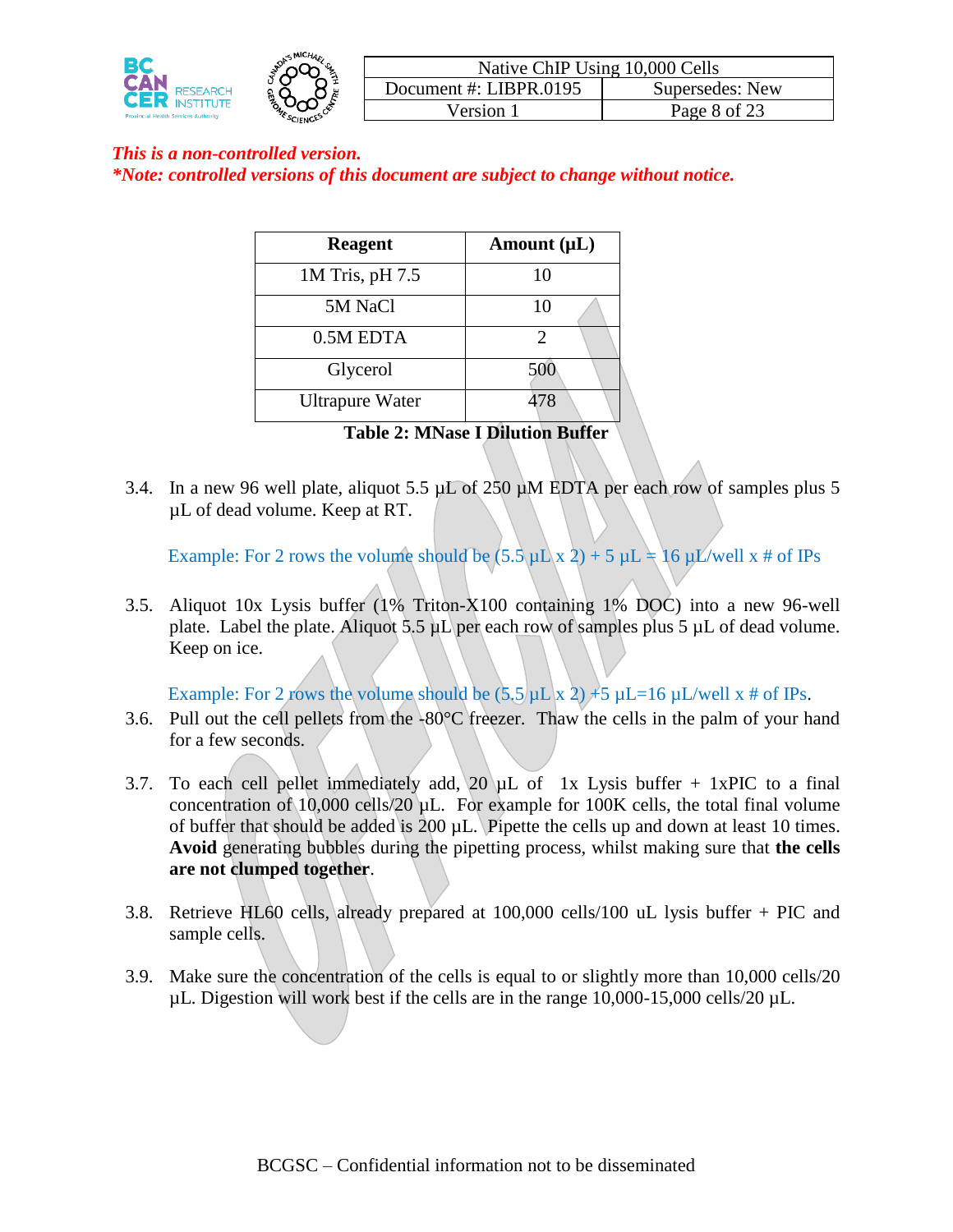|                                             | <b>MICHAA</b>                                 | Native ChIP Using 10,000 Cells |                 |
|---------------------------------------------|-----------------------------------------------|--------------------------------|-----------------|
|                                             | . 뿐                                           | Document #: LIBPR.0195         | Supersedes: New |
| <b>Provincial Health Services Authority</b> | $\mathcal{H}_{\mathcal{F}}$<br><b>SCIENCE</b> | $'$ ersion                     | Page 9 of 23    |

- 3.10. Thaw gently with gloved hands. Add 100  $\mu$ L of 1x Lysis Buffer + PIC to HL60 cell control and enough 1x Lysis Buffer + PIC ensuring the correct concentration range as in Step. 3.9.
- 3.11. Aliquot  $20 \mu L$  of the cells in each well into a 96- well plate according to the plate layout. Cover the plate with a plastic seal and allow the plate to sit on ice for 20 minutes to allow lysis to come to a total completion.
- 3.12. While the cells are lysing, prepare MNase I digestion Master Mix (minus the Mnase) according to the calculator in worksheet.
- 3.13. Once the 20 minute lysis on ice is complete, remove the plate from ice and place on the thermoblock.
- 3.14. Dilute the MNase 1 Stock enzyme from 2000 U/ $\mu$ L to 20 U/ $\mu$ L using a 2 serial dilution as in Table 3 below. Ensure to mix thoroughly by gentle pipetting and followed by a pulse spin. Keep dilution on ice

| <b>Dilution</b><br>No. | <b>Dilution Factor</b>       | <b>Volume of MNase 1</b><br>Dilution Buffer (µL) | <b>Amt Stock/diluted</b><br>Enzyme $(\mu L)$ |
|------------------------|------------------------------|--------------------------------------------------|----------------------------------------------|
|                        | $1/10$ (200 U/µL)            |                                                  | $2 \mu L$ of stock enzyme                    |
| 2                      | $1/10$ of 200 U/µL (20 U/µL) | 18                                               | $2 \mu L$ of Dilution No.1                   |

**Table 3: Serial Dilution of MNase 1 Stock Enzyme**

- 3.15. Add the 1:100 diluted enzyme last to the Digestion Master Mix (Step 3.12). Mix the brew very well by pipetting the contents up and down gently.
- 3.16. In a new 96 well plate, aliquot, on ice block, 20 µL of the Mnase Digestion Master Mix per each row of samples plus 5 µL of dead volume.

Example: For 2 rows the volume should be  $(20 \mu L \times 2) + 5 \mu L = 45 \mu L$ /well x # of IPs

3.17. Add 20 µL MNase 1 Digestion Mix to the first 2 rows of the cell lysis plate (on the thermomixer). Mix the first row by pipetting up and down 15x quickly. Start the timer for 5 minutes after the first row addition. Change tips between rows.

**Note:** Do not process more than 2 rows at a time.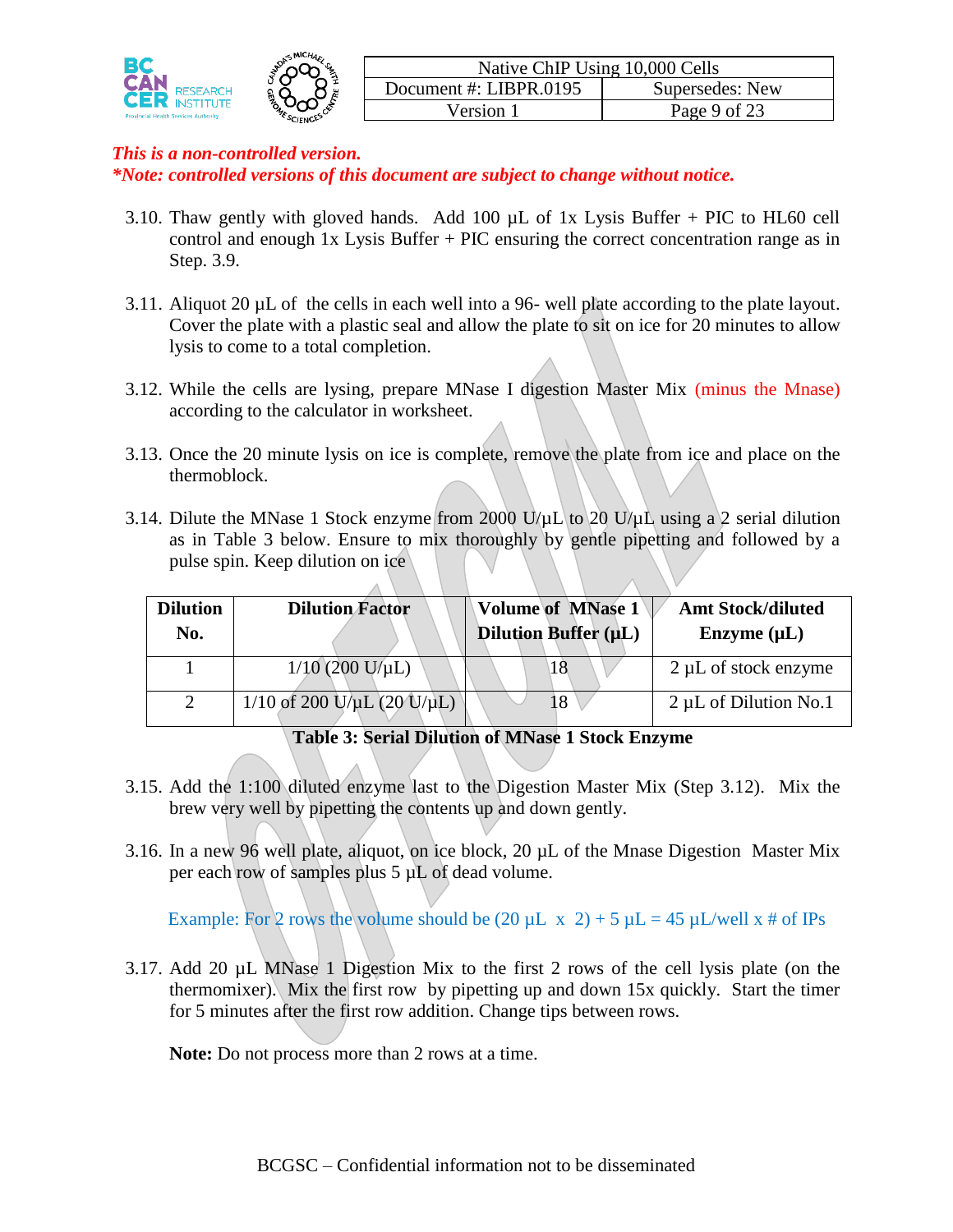

- 3.18. Cover the plate with a plastic seal.
- 3.19. Set the P20 multichannel pipette to 20 µL. Halfway through the incubation (at approximately 2.5 minutes), mix the contents of the wells by pipetting up and down 10 more times. Cover the plate again with a plastic seal and allow the incubation to continue for another 2.5 minutes for a total of 5 minutes.
- 3.20. Immediately add 5.5 µL of 250 µM EDTA to stop the MNase 1 digestion. Change the multichannel pipettor volume to 20 µL. Pipette the contents up and down for 15 times at room temperature, changing tips between rows.
- 3.21. Aliquot 5.5 µL of 10X lysis buffer (1% Triton containing 1% DOC). Change the multichannel pipettor volume to  $20 \mu L$ . Pipette the contents up and down for 10 times, changing tip between rows.
- 3.22. Cover the plate with a plastic seal.
- 3.23. Spin down the plate at 200g, for 1 minute, at 4°C and incubate on ice for 15 minutes. The total volume in each well should be 51 µL.
- 3.24. Proceed to Step 4.1 during incubation time.
- 3.25. If processing more than two rows of samples (more than 4 templates), repeat the process of MNase I digestion+EDTA quenching two rows at a time (use separate plate for each round). You can re-use all of the already prepared solutions except the Mnase I 20 U/ $\mu$ L enzyme dilution and Mnase I Master mix. Those two solutions need to be prepared again.

#### **4. Input Separation and Preclearing**

- 4.1. While the MNase I digestion plate is incubating, aliquot 130 µL of IP Buffer +1x PIC into 1 row of a new 96-well plate, if working with just one row (i.e. 2 templates only) or two rows (if working with 4 templates). Seal plate with plastic cover and keep on ice.
- 4.2. After the 15 minute incubation, using a P200 pipette, pool all wells for the same cell template into a non-stick 1.5 mL tube. If working with more than 1 template, make sure the tubes are clearly labeled to avoid mix ups. Mix thoroughly without foaming. Keep on ice.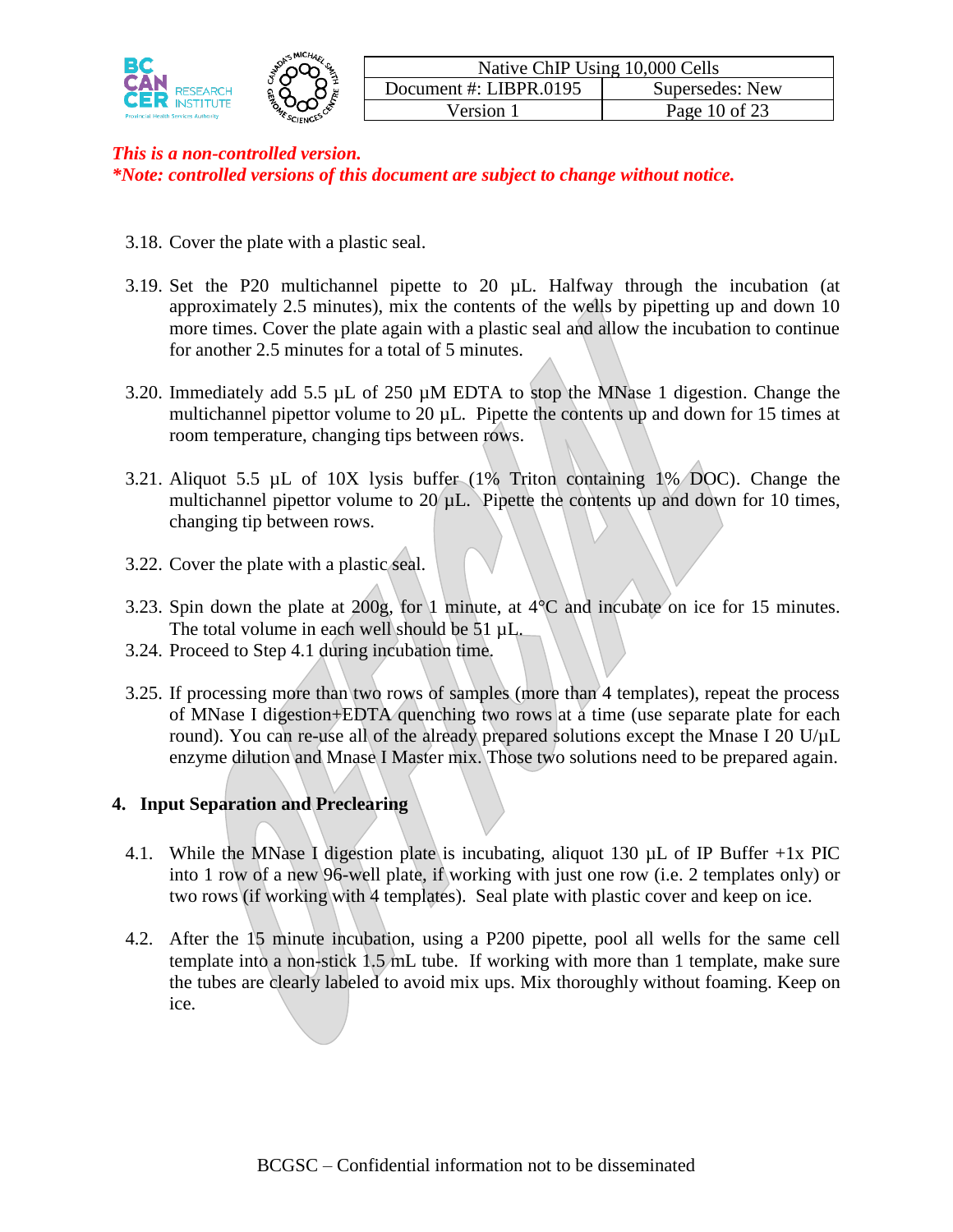|                                             |            | <b>MICHA</b><br>Native ChIP Using 10,000 Cells |                       |
|---------------------------------------------|------------|------------------------------------------------|-----------------------|
|                                             | - 44       | Document #: LIBPR.0195                         | Supersedes: New       |
| <b>Provincial Health Services Authority</b> | MESCIENCE- | ′ersi∩n                                        | $\alpha$ f 23<br>Page |

- 4.3. Using a P200 pipette to measure the volume of each pool. Note the volume. Transfer  $3\%$  v/v into a new labeled fresh non-stick 1.5  $\mu$ L tube. This will be the 'Input DNA' for that pooled sample. Store at 4°C until the following day. Consult supervisor if unsure.
- 4.4. Distribute the sample equally (amongst number of IPs to set up) into a new 96 well plate. Put plate on ice. (See worksheet for plate layout).
- 4.5. Add 100-110  $\mu$ L 1xIP Buffer + 1xPIC (from Step 2.14) to each sample well and mix 10 times by pipetting up and down. Make sure that each well is well mixed before proceeding to the next step. Keep plate on ice.
- 4.6. Retrieve the pre-washed and aliquoted Dynabeads that were kept on ice from Step 2.17.
- 4.7. Using a P20 multichannel pipette, mix the beads by pipetting up and down a few times making sure the bead slurry is homogenous. Try not to introduce bubbles.
- 4.8. Using a P20 multichannel pipette, transfer 12  $\mu$ L of beads to the wells. After addition of the beads, mix by gently pipetting up and down a few times. Use fresh tips for each row.

To make sure that the samples are well mixed, use a P200 multichannel pipette set to 100 µL and mix each row 10 times by pipetting up and down. Change tips between rows.

- 4.9. Seal the plate very well with Biorad domed cap strip. Ensure there are no air bubbles present in the wells. If there are, gently flick the well to pop them.
- 4.10. Incubate on a rotating platform at 4<sup>o</sup>C for at least 1.5 hours.

#### **5. Immunoprecipitation Reaction**

- 5.1. Before starting this step, make sure that the Ab-bead complex incubation has occurred for at least 2 hours (step 2.22) and the pre-clearing incubation has gone on for at least 1.5 hours (from step 4.10).
- 5.2. Quick spin down both plates at 200g, for 1 minute, at 4°C.
- 5.3. Place the Ab-Bead complex plate (from Step 2.22) on a magnet and wait for the beads to separate.
- 5.4. Carefully remove and discard the supernatant. Make sure not to disturb the beads.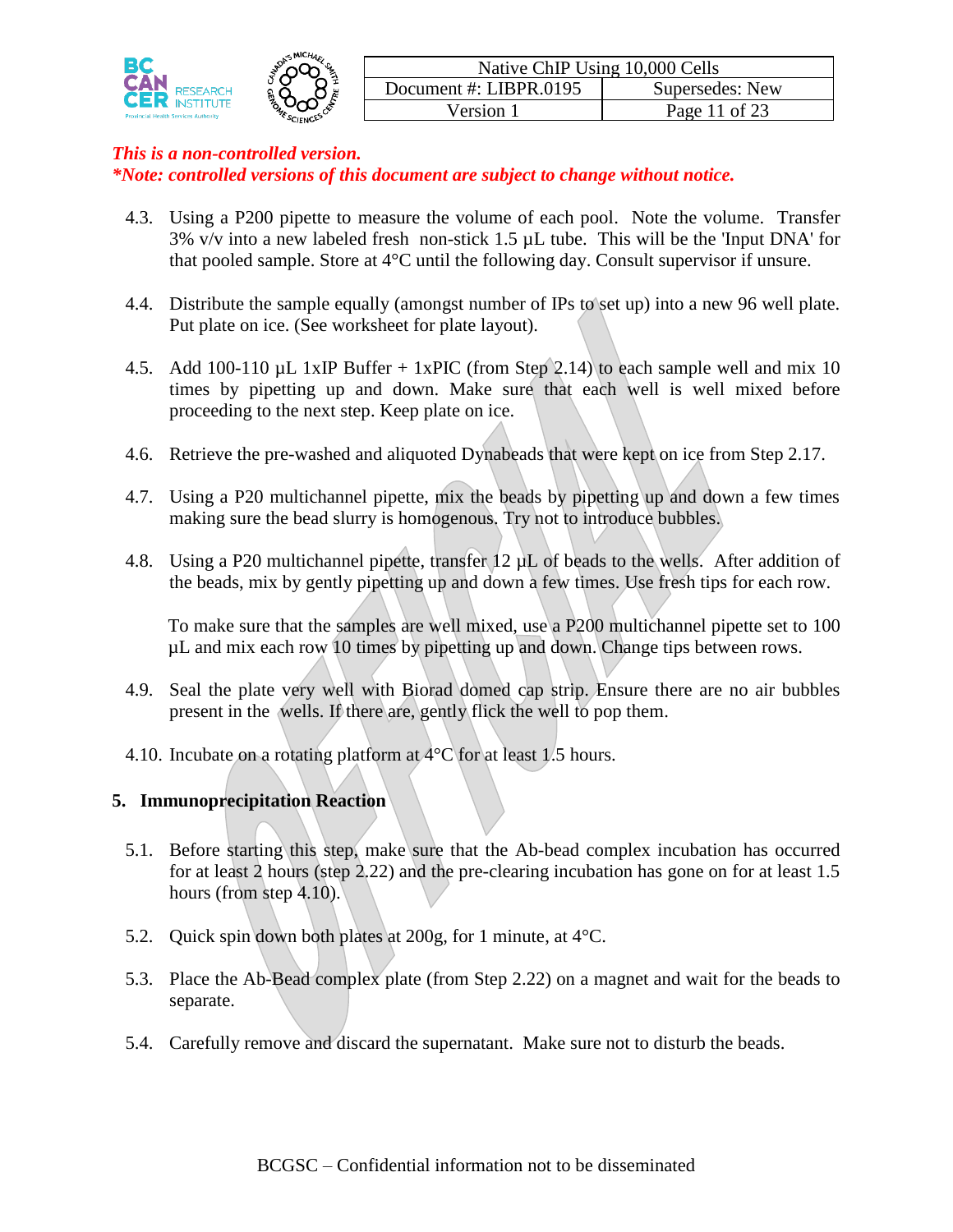

- 5.5. Remove the plate from the magnet and put the plate on ice.
- 5.6. Place the pre-clearing reaction plate (from Step 4.10) on a magnet and wait for the beads to separate.
- 5.7. Set the P200 multichannel pipette to 200 µL and carefully transfer the supernatant from the pre-clearing reaction plate to the Ab-bead complex plate kept on ice. Ensure that no beads are transferred.
- 5.8. Gently mix by pipetting up and down 15 times. Ensure no air bubbles are present in the wells. Gently flick the plate if there are any, to pop them.
- 5.9. Seal the plate well with domed cap strip and incubate at  $4^{\circ}$ C on a rotating platform over night.

### **DAY 2**

### **6. Washes and Elution**

- 6.1. Put on a clean lab coat, fresh gloves, wipe down bench and pipettes with DNA Away solution.
- 6.2. Change gloves.
- 6.3. Wipe down everything with 70% ethanol to get rid any residual DNA Away.
- 6.4. Turn on the thermomixer and set temperature at  $65^{\circ}$ C.
- 6.5. Retrieve ice and place Low Salt Wash Buffer and High Salt Buffer on it.
- 6.6. In a clean plastic trough, pour 5 mL of the Low Salt Wash Buffer.
- 6.7. In another clean plastic trough, pour 5 mL of the High Salt Wash Buffer. Keep both clearly labeled troughs on ice.
- 6.8. Spin down the IP reaction plate (from Step 5.9) at 200g, for 1 minute, at  $4^{\circ}$ C.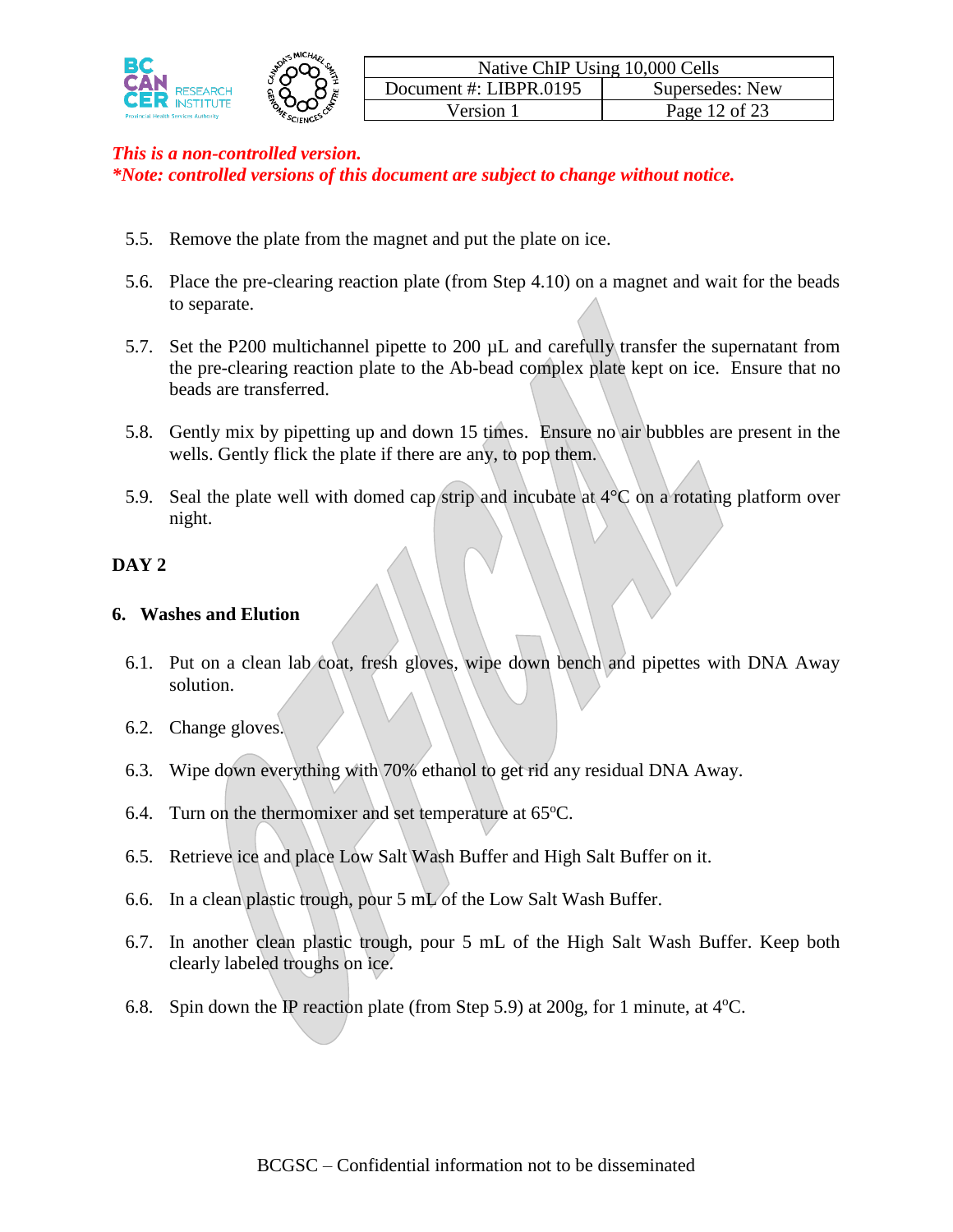|                                             | <b>MICHAR</b>                           | Native ChIP Using 10,000 Cells |                 |  |
|---------------------------------------------|-----------------------------------------|--------------------------------|-----------------|--|
| FSEARCH                                     | - 44                                    | Document #: LIBPR.0195         | Supersedes: New |  |
| <b>Provincial Health Services Authority</b> | $\mathcal{H}_{\mathcal{F}}$<br>SCIENCES | ersion                         | Page 13 of 23   |  |

- 6.9. Place the IP reaction plate on a magnet and wait for the beads to separate. Carefully remove and discard the supernatant.
- 6.10. Using a multichannel pipettor, add 120 µL of ice cold Low Salt Wash buffer per well to the IP reaction plate.
- 6.11. Slowly mix 10 times to resuspend the beads. Change tips between rows.
- 6.12. Place the IP reaction plate back on the magnet.
- 6.13. Set the multichannel pipette at  $120 \mu L$  and discard the supernatant. Make sure not to remove any beads.
- 6.14. Repeat the Low Salt buffer wash for a total of 2 washes.
- 6.15. Place the IP reaction plate on ice.
- 6.16. Using a multichannel pipettor, add  $120 \mu L$  of High Salt Wash buffer per well to the IP reaction plate.
- 6.17. Slowly mix 10 times to resuspend the beads. Change tips between rows.
- 6.18. Place the IP reaction plate on a magnet.
- 6.19. Set the multichannel pipette at  $160 \mu L$  and discard the supernatant. Make sure not to remove any beads.
- 6.20. Remove the IP reaction plate from the magnet and place it on ice.
- 6.21. Add 120 µL of High Salt Wash buffer to each well of the IP reaction plate. Perform the high salt buffer wash for a total of two times as well.
- 6.22. Slowly mix 10 times to resuspend the beads and put the plate back on the magnet.
- 6.23. Once the bead suspension has started to clear, carefully remove the supernatant and discard making sure not to remove any beads and changing tips between rows.
- 6.24. Take the plate off the magnet and keep it at room temperature.
- 6.25. In a clean trough, pour 5 mL of ChIP Elution Buffer and keep at room temperature.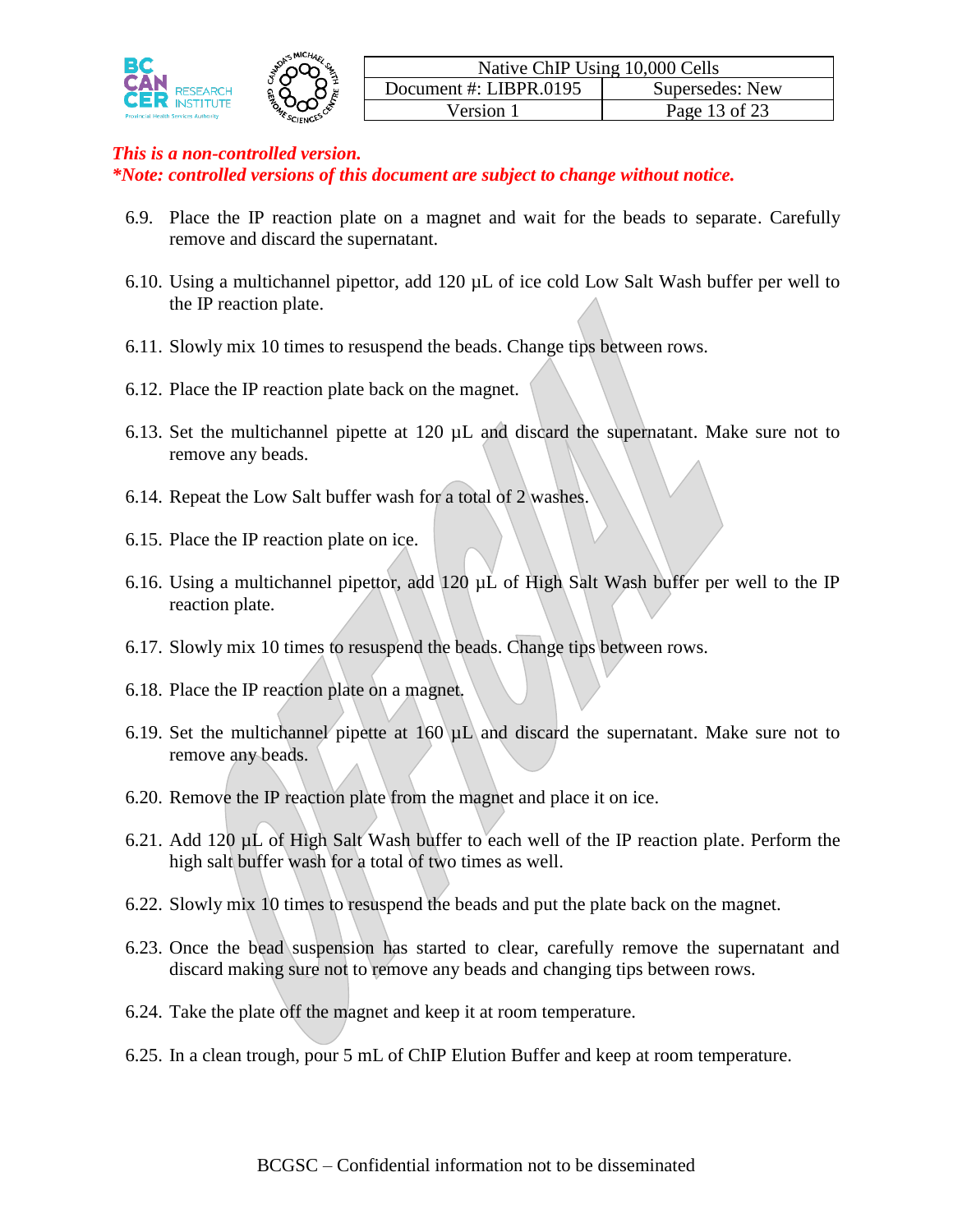



| Native ChIP Using 10,000 Cells            |               |  |
|-------------------------------------------|---------------|--|
| Document #: LIBPR.0195<br>Supersedes: New |               |  |
| Version 1                                 | Page 14 of 23 |  |

#### *This is a non-controlled version.*

*\*Note: controlled versions of this document are subject to change without notice.*

- 6.26. Add 30  $\mu$ L of ChIP Elution Buffer to each well and mix slowly to resuspend the beads.
- 6.27. Seal the plate with domed cap strip and incubate at 65°C, for 1.5 hours, with mixing at a speed of 1350 rpm.
- 6.28. Check the plate after 45 minutes to ensure that plate is still well sealed.
- 6.29. While the plate is incubating, start preparations for the protein digestion and DNA purification steps as described in the sections 7 and 8 below.
- 6.30. After 1.5 hours, spin down the plate at 200g, for 1 minute, at **room temperature**.
- 6.31. Place the elution plate on a magnet and wait for the solution to clear.
- 6.32. Using P200 multichannel transfer all of the supernatant to a new 96 well plate. Make sure not to transfer any beads.
- 6.33. Cover the IP plate and keep at room temperature and proceed to the next step.

#### **7. Protein Digestion**

- 7.1. Retrieve SeraMag beads (30% PEG/1M NaCl) from 4°C fridge and incubate at room temperature in the dark for at least 30 minutes before use. It is **critical that the beads are at room temperature as a cooler solution will yield lower product**. Mix the beads well immediately before use. Due to the high percentage of PEG, the solution is quite viscous. Vortexing the tube is required to reach a homogenous suspension.
- 7.2. In addition, retrieve a new fresh aliquot of 70% EtOH and keep at room temperature for at least 30 minutes before use.
- 7.3. Retrieve the Input DNA sample set aside, from Section 4.3, from the 4°C fridge.
- 7.4. Spin down the plate from step 6.33 at 200g, for 1minute, at **room temperature** and allow to sit at room temperature.
- 7.5. Top up the Input DNA Samples to 30 µL with Qiagen EB buffer to each Input DNA sample and mix slowly by pipetting up and down. Pulse spin.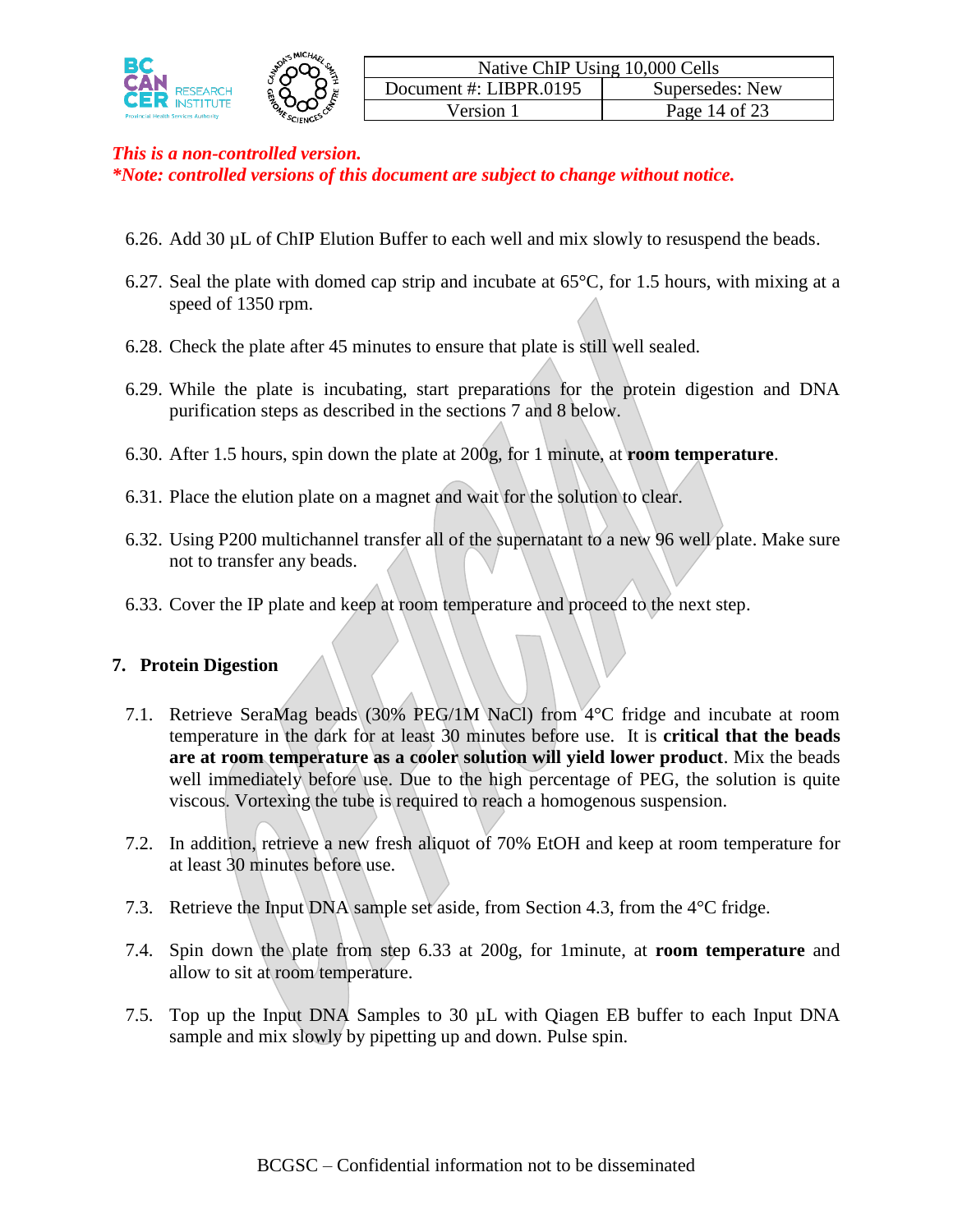|                                             | <b>MICHAA</b>  | Native ChIP Using 10,000 Cells |                    |  |
|---------------------------------------------|----------------|--------------------------------|--------------------|--|
| <b>RESEARCH</b>                             | ᄴ              | Document #: $LIBPR.0195$       | Supersedes: New    |  |
| <b>Provincial Health Services Authority</b> | <b>SCIENCE</b> | 'ersion                        | of $23$<br>Page 15 |  |

- 7.6. Using a single channel P200 pipette, transfer the Input DNAs to the IP plate according to the plate layout worksheet. Cover the plate with a plastic seal.
- 7.7. On ice, prepare the DNA Purification Master Mix. Scale up the DNA Purification Reaction Mix as shown in Table 4 depending on the number of IPs/Input DNA wells that you have.

| <b>Reagent</b>         | Volume $(\mu L)$ per reaction |
|------------------------|-------------------------------|
| Qiagen EB              |                               |
| Qiagen G2 buffer       |                               |
| <b>Qiagen Protease</b> | 1.75                          |
| <b>Total</b>           | 40.75                         |

**Table 4: DNA Purification Master Mix**

- 7.8. On ice, aliquot 40 µL of DNA Purification Master Mix per row of samples plus 5 µL dead volume into a new 96 well plate (45 µL in total).
- 7.9. Using a P200 multichannel, transfer 40 µL of DNA Purification Master Mix to IP plate (including to the Input DNA wells). Mix slowing by pipetting up and down 15 times. Change tips between each row.
- 7.10. Seal the plate with Bio-Rad domed cap strips and incubate in a thermomixer at 50°C for 30 minutes, with mixing at a speed of 500 rpm (volume in each well should be 70  $\mu$ L).
- 7.11. After incubation, spin plate at **room temperature,** at 200g, for 1 minute.

#### **8. DNA Purification**

- 8.1. Pour 70% EtOH into a clean plastic trough and keep at room temperature and cover for later use.
- 8.2. In a new plate, add 35 µL of Qiagen EB buffer plus 5 µL of dead volume per sample well. Cover and leave at room temperature for later use.
- 8.3. To the IP plate samples from Section 7.11, add an equal volume of beads  $(70 \mu L)$ . As long as the bead volume is equal or just a little over, this is sufficient.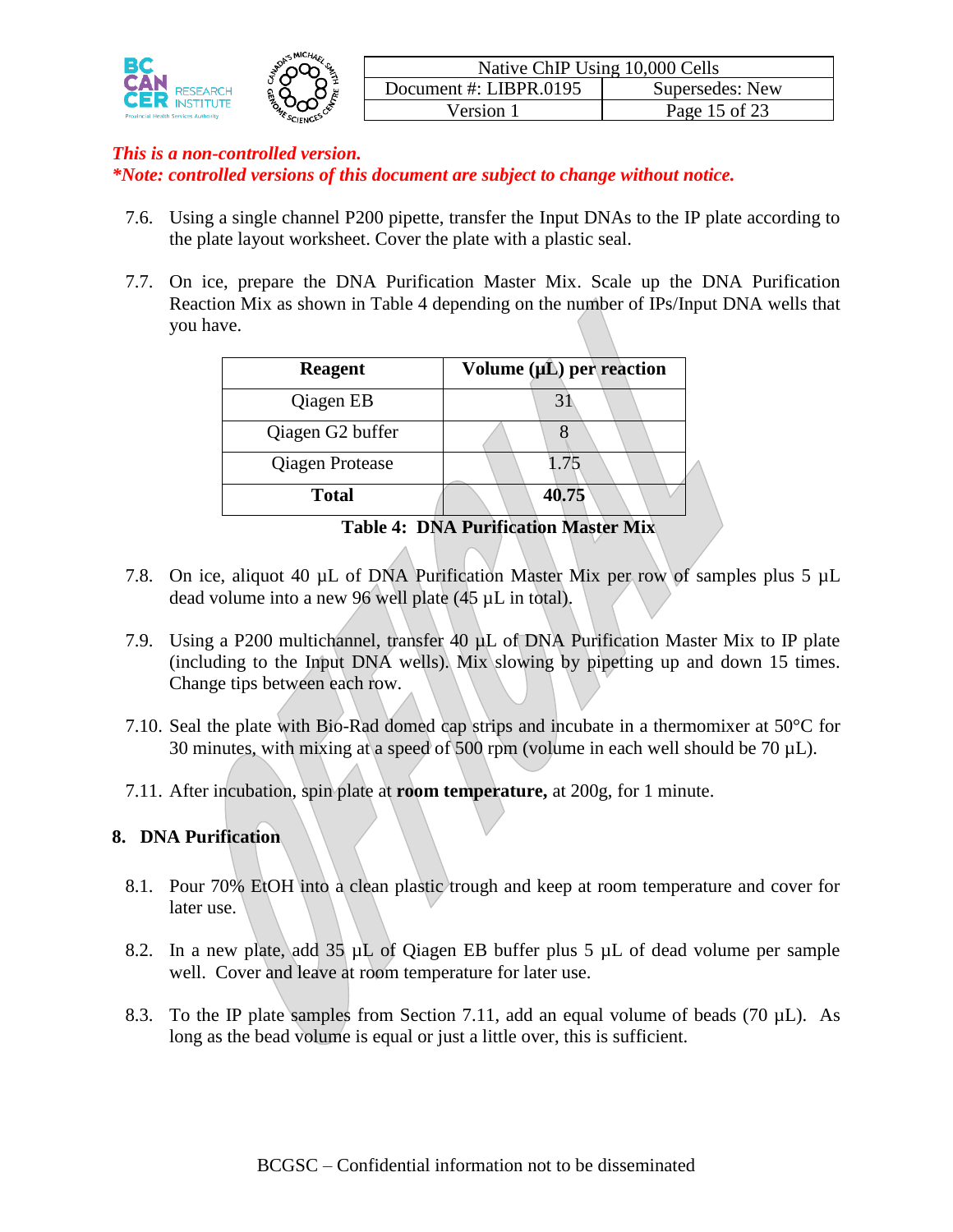

- 8.4. Mix by pipetting up and down gently 10 times.
- 8.5. Cover the plate and incubate at room temperature for 10-12 minutes.
- 8.6. Put the plate on the magnet and let the solution become clear (approximately 10 minutes)
- 8.7. Remove and discard the supernatant. Leave plate on magnet.
- 8.8. Add 150 µL of 70% EtOH to each sample well.
- 8.9. Do not mix the beads and 70% EtOH as this is only a wash. Remove the supernatant.
- 8.10. Repeat the 70% EtOH wash step.
- 8.11. Take the plate off of the magnet.
- 8.12. Allow the beads to dry which takes a few minutes.(If the beads pellet appears cracked, then they are too dry).
- 8.13. Add 35 µL of Qiagen EB buffer to the sample wells. Thoroughly mix by pipetting up and down at least 10 times or until the mixture appears homogenous. Cover the plate.
- 8.14. Incubate the plate at room temperature for 3 minutes. Label a new 96 well plate with plate ID, date and initials and cover.
- 8.15. Place plate back on magnet and let sit for 2-3 minutes.
- 8.16. Carefully transfer the supernatant to the new 96 well plate.
- 8.17. Seal the plate with a foil cover and store at  $4^{\circ}$ C overnight or at  $-20^{\circ}$ C for long term storage.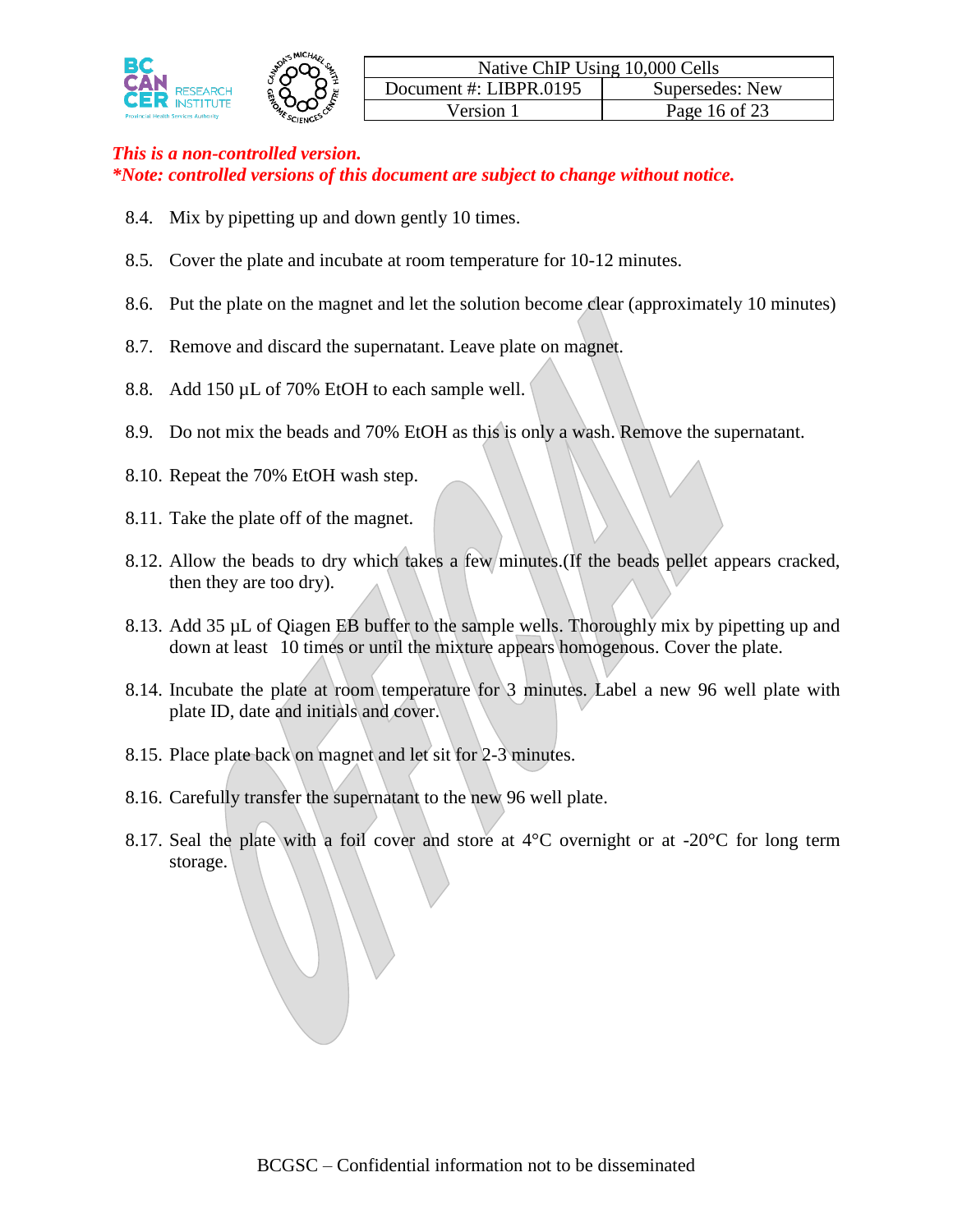

#### **Appendix A - Buffer Preparation**

#### **10% Triton X-100**

| Ingredient      | Volume (mL) |
|-----------------|-------------|
| Triton X-100    |             |
| Ultrapure water |             |

Allow to mix on shaker/mixer at room temperature for 1 hour at room temperature or until totally dissolved and store at 4°C. Valid for **2 months.**

#### **10% SDS**

| Volume (mL) |  |
|-------------|--|
|             |  |
|             |  |
|             |  |

Mix well and store at room temperature. Valid for **2 months.**

#### **1M NaHCO<sup>3</sup>**

| Ingredient            | Volume (mL) |  |
|-----------------------|-------------|--|
| 1M NaHCO <sub>3</sub> | 0.840g      |  |

Add ultrapure water to make up to 10 mL. Mix well ensuring all the powder has dissolved. Store at room temperature. Valid for **2 month.**

| Thinunoprecipitation (IP) builer    |           |
|-------------------------------------|-----------|
| Ingredient                          | per 15 mL |
| 1M Tris HCl $(pH7.5)$               | 0.30      |
| 0.5M EDTA                           | 0.06      |
| 5M NaCl                             | 0.45      |
| 1% Triton $X-100+1\%$<br><b>DOC</b> | 1.50      |
| 1M Sodium Butyrate                  | 0.15      |
| Ultrapure water                     | 12.54     |

#### **Immunoprecipitation (IP) Buffer**

**Prepare fresh for every time.**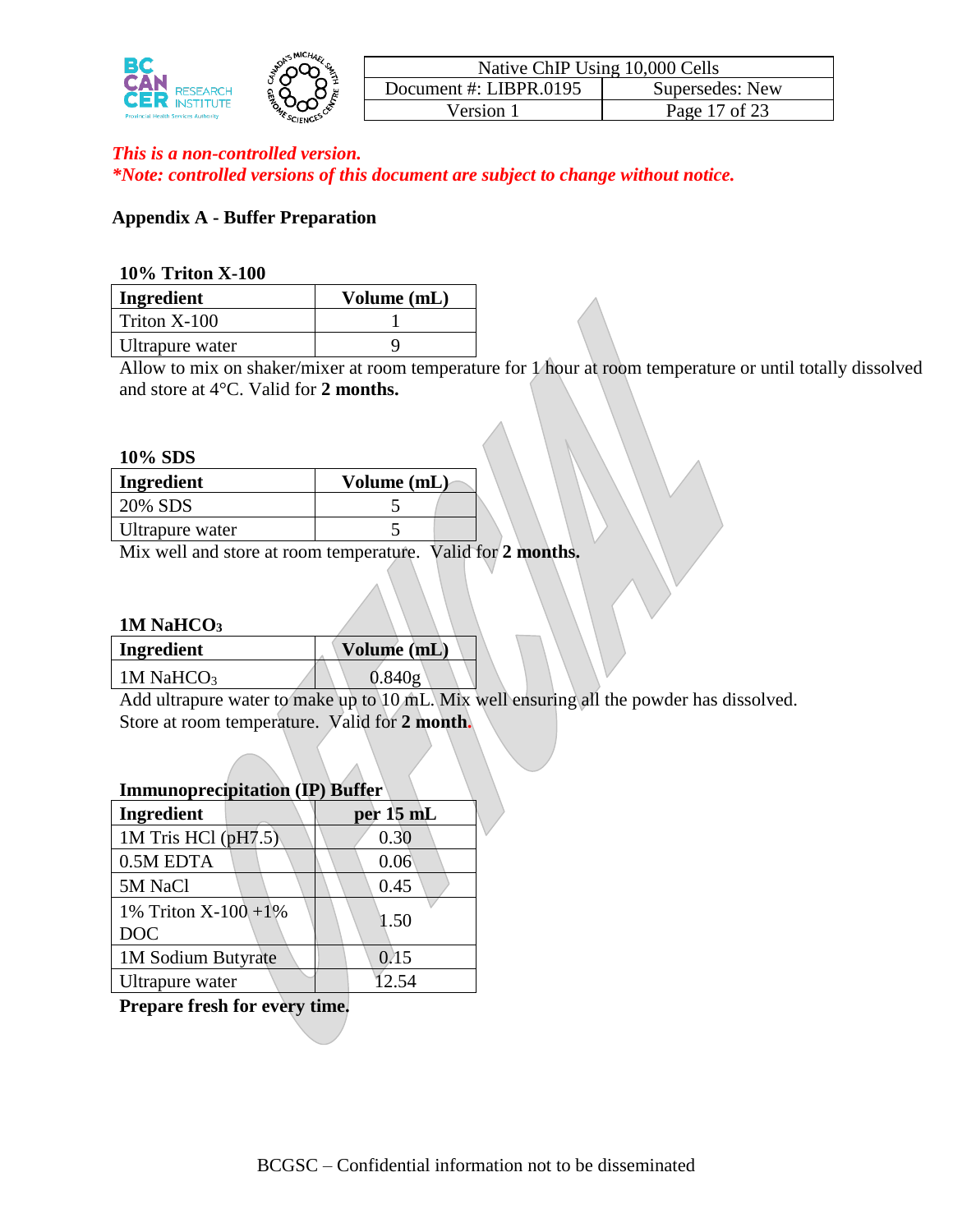

## *This is a non-controlled version.*

*\*Note: controlled versions of this document are subject to change without notice.*

#### **10x Lysis Buffer**

| Ingredient                      | per 10 mL        |
|---------------------------------|------------------|
| 1% Triton X-100                 | $1 \text{ mL}$   |
| Ultrapure water                 | $5 \text{ mL}$   |
| 1% Sodium<br>Deoxycholate (DOC) | $100 \text{ mg}$ |

Mix well making ensuring the powder is completely dissolved. Top up with ultrapure water to 10 mL. Store at 4°C. Valid for **2 months.**

#### **1x Lysis Buffer**

| Ingredient                   | per $1.0$ mL |
|------------------------------|--------------|
| 1% Triton $X-100 +$<br>1%DOC | 0.10         |
| Ultrapure water              | 0.89         |
| 1M Sodium Butyrate           |              |
|                              |              |

**Prepare fresh for every use**

### **Low Salt Buffer Ingredient per 10 mL** 1M Tris HCl (pH8.0)  $\vert$  0.20

| 0.5M EDTA                     | 0.04     |
|-------------------------------|----------|
| 5M NaCl                       | 0.30     |
| 10% Triton $X$ <sup>100</sup> | $1.00\,$ |
| 10% SDS                       | 0.10     |
| Ultrapure water               | 8.36     |

Mix well and store at 4°C. Valid for **2 months.**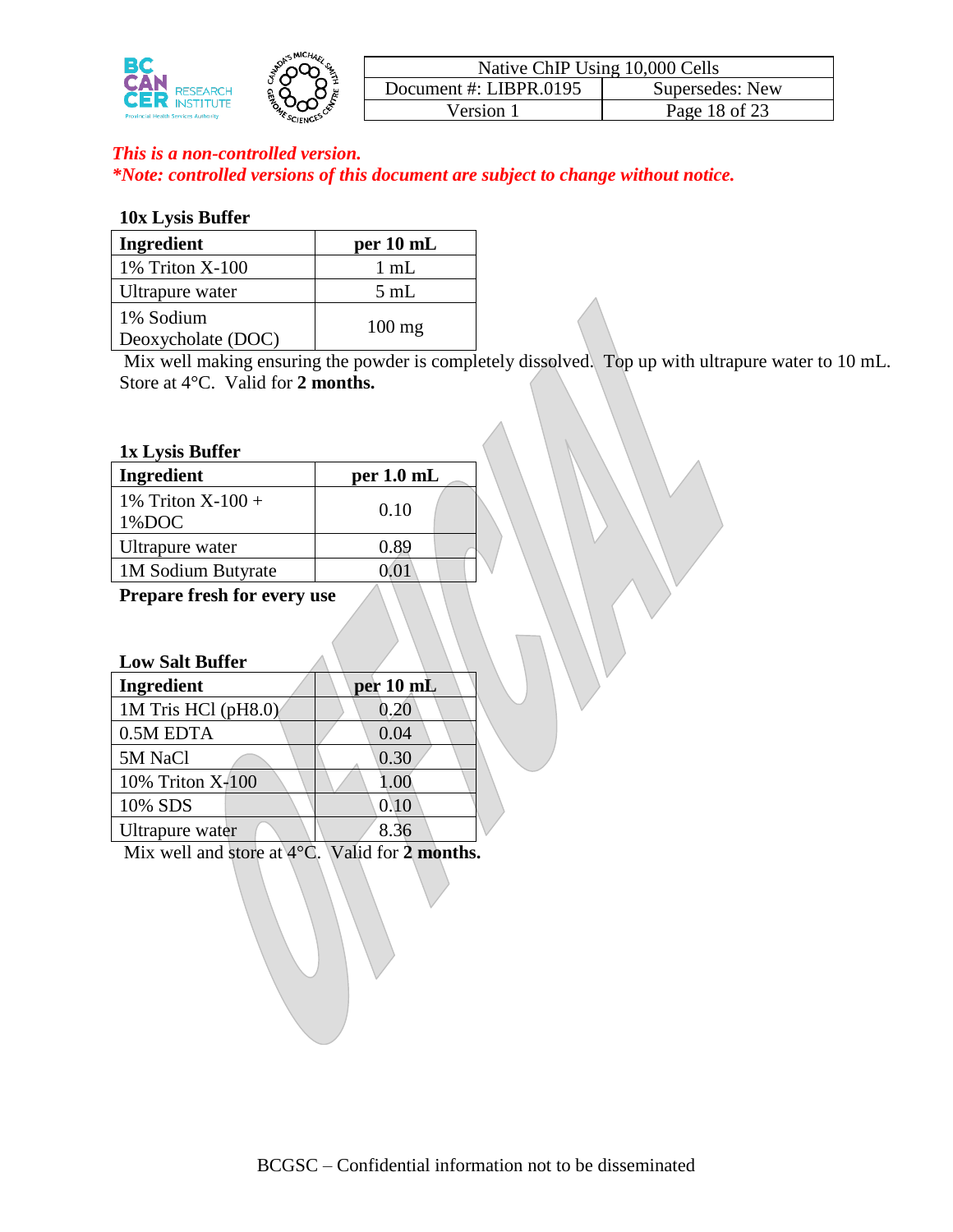

#### **High Salt Buffer**

| Ingredient            | per 10 mL |
|-----------------------|-----------|
| 1M Tris HCl $(pH8.0)$ | 0.20      |
| 0.5M EDTA             | 0.04      |
| 5M NaCl               | 1.00      |
| 10% Triton X-100      | 1.00      |
| 10% SDS               | 0.10      |
| Ultrapure water       | 7.66      |

Mix well and store at 4°C. Valid for **2 months.**

#### **ChIP Elution Buffer**

| Ingredient      | per 5 mL |  |
|-----------------|----------|--|
| 1M NaHC $O_3$   | 0.50     |  |
| 10% SDS         | 0.50     |  |
| Ultrapure water |          |  |

**Prepare fresh for every use**

#### **10x Antibody Dilution buffer**

| Ingredient   | Volume (mL)  |
|--------------|--------------|
| Sodium Azide | 0.25g(250mg) |
| $1x$ PBS     | 20           |

Add 1xPBS to make 50 mL. Mix well ensuring all powder has dissolved. Store at 4◦C. Valid for **2 years** at 4°C.

#### **1x Antibody Dilution buffer**

| Ingredient           | Volume (mL) |
|----------------------|-------------|
| 10xAntibody Dilution |             |
| buffer               |             |
| $1x$ PRS             |             |

Mix well. Store at 4◦C.Valid for **1 year** at 4°C.

**Note: All buffers, enzymes will need to be validated using the Native ChIP production pipeline up to library qPCR QC before being released for production use.**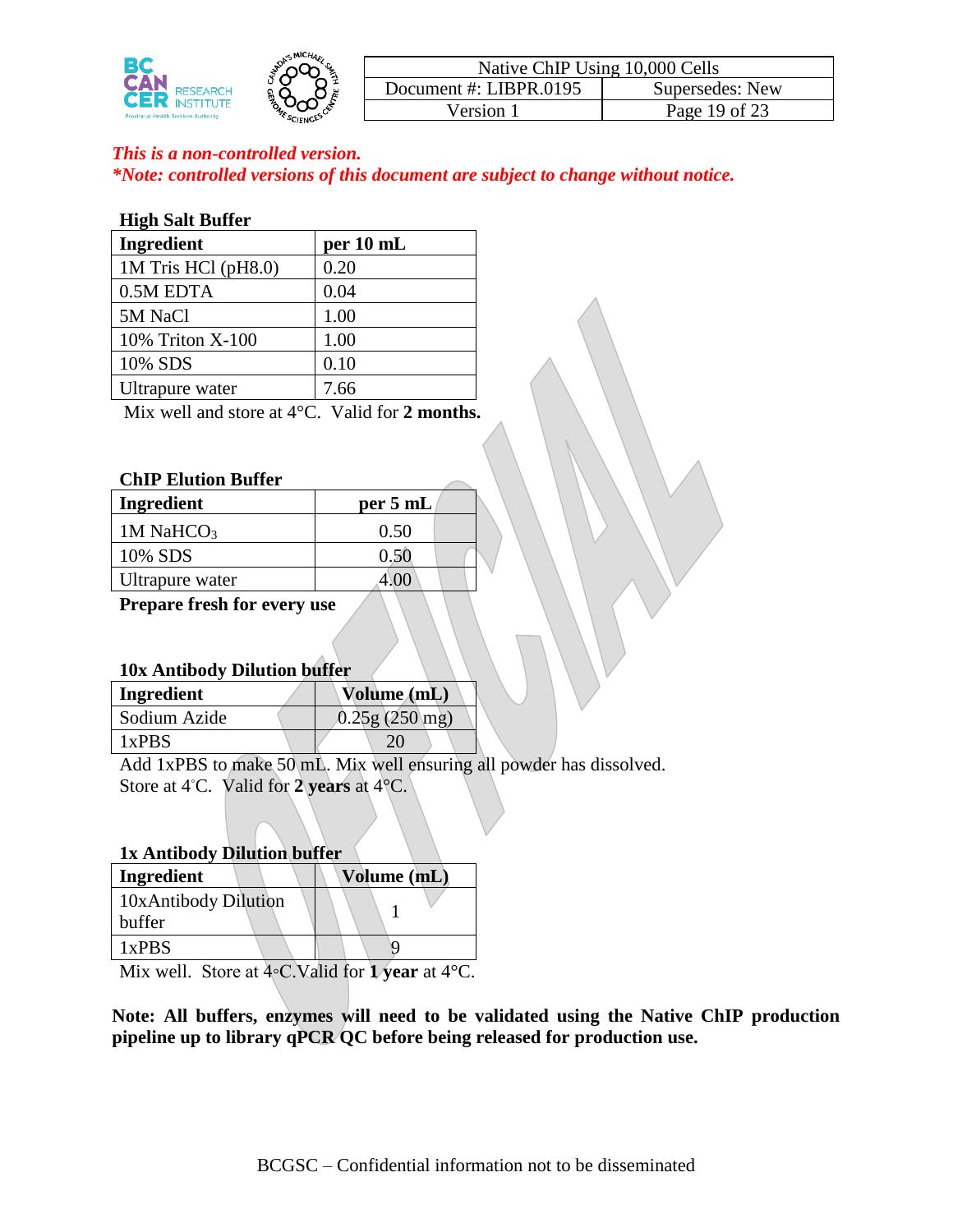

### **Appendix B**

#### **Antibody Dilution Calculator**

Located in: R:\\Library Core\Epigenomics\Native ChIP\10K ChIP\Antibody Dilutions\Antibody Dilution Calculator

 $\triangle$ 

| <b>Antibody Name</b> | <b>Antibody Stock</b><br>Concentration (ug/ul) | to Dilute (uL) | Volume of Stock   Amt Diluted Ab/IP<br>(ug) | <b>Volume of</b><br><b>Diluted Ab/IP</b><br>(ul) | <b>Final Concentration</b><br>of Diluted Ab/IP<br>(ug/u) | <b>Volume of Dilution</b><br>Buffer (ul) |
|----------------------|------------------------------------------------|----------------|---------------------------------------------|--------------------------------------------------|----------------------------------------------------------|------------------------------------------|
| H3K4me1              | 2.9                                            |                | 0.25                                        |                                                  | 0.125                                                    | 44.4                                     |
| H3K4me3              | 0.25                                           |                | 0.125                                       |                                                  | 0.0625                                                   | ь                                        |
| H3K9me3              | 1.52                                           |                | 0.125                                       |                                                  | 0.0625                                                   | 46.64                                    |
| H3K27me3             | 1.9                                            |                | 0.125                                       |                                                  | 0.0625                                                   | 58.8                                     |
| H3K36me3             | 0.4                                            |                | 0.25                                        |                                                  | 0.125                                                    | 4.4                                      |
| H3K27ac              |                                                |                | 0.25                                        |                                                  | 0.125                                                    | 14                                       |

**Note: the above table is an example of the antibody dilution calculator. Information is subject to change depending on the antibody concentration. Refer to the 10K ChIP worksheet for the most updated calculator.**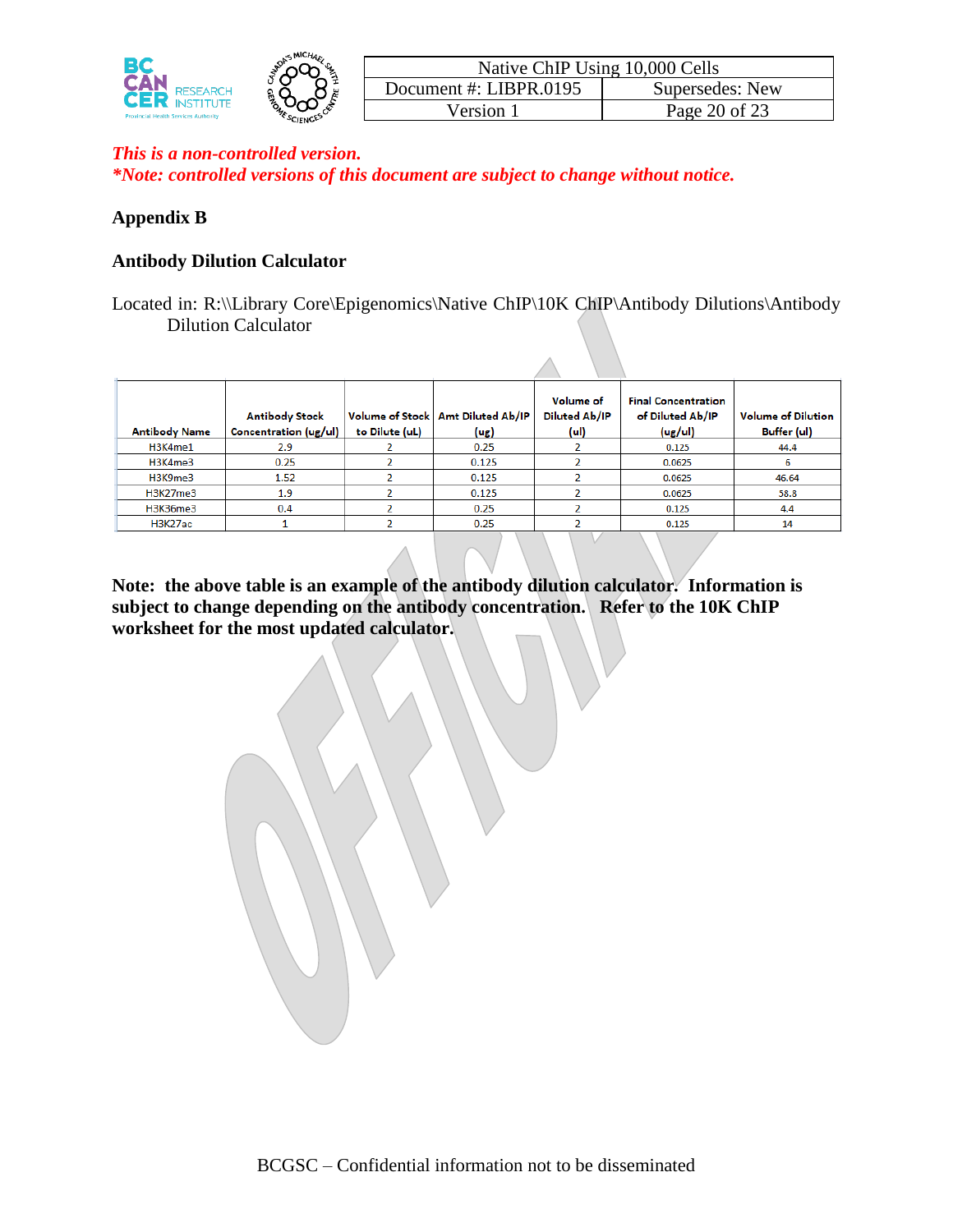

#### **Appendix C-Preparation of 30% PEG SeraMAG Beads**

### **1. 30% PEG in 1M NaCL buffer preparation**

- 1.1. Place a new, sterile 50 mL falcon tube on the analytical scale plate (use a styrofoam rack) and zero it. Accurately weigh 15.0 g of PEG-8000 directly into the 50 mL tube. Repeat when preparing multiple tubes.
- 1.2. Add 20 mL of ultrapure water (DNase/RNase free distilled water). Put on the lid on the tube and mix by inverting.
- 1.3. Add 10 mL of 5M NaCL.
- 1.4. Add 500 μL of 1M Tris-HCL (pH8.0).
- 1.5. Add 100 μL of 0.5M EDTA.
- 1.6. Mix by inverting until the PEG goes into the solution and all of the components are uniformly dispersed. The solution should become completely clear. Use a nutating mixer if preparing more than one tube at a time (recommended).
- 1.7. Label the tube with a permanent marker and keep the mixture at room temperature while washing the beads.

#### **2. Bead Washes**

- 2.1. Remove SeraMag beads from its  $4^{\circ}$ C storage, mix very well to make sure that the beads are evenly dispersed, aliquot 1 mL into a new 1.5 mL non-stick tube.
- 2.2. Place the tube in the DynaMag magnet stand and incubate for 2 minutes. Make sure all the beads are drawn to the sides and the solution is completely clear.
- 2.3. Remove the supernatant and discard. Be very careful not to remove any beads. Take the tube off the magnet stand.
- 2.4. Add 1 mL of TE buffer to the beads, close the tube and mix by gentle, repeated pulsevortexing.
- 2.5. Place the tube back on the magnet and incubate for 2 minutes. Make sure that all of the beads separate to the side and the solution becomes completely clear.
- 2.6. Remove and discard the supernatant. Be careful not to remove any beads.
- 2.7. Take the tube off the magnet and repeat TE buffer wash two more times (for a total of 3 washes).
- 2.8. After the last wash resuspend the beads in 1 mL of TE buffer and keep it at room temperature.

### **3. SeraMag Bead Stock Preparation**

3.1. Aliquot 1 mL of the washed SeraMag beads to the 30% PEG, 1M NaCl solution. Resuspend the beads by inversion.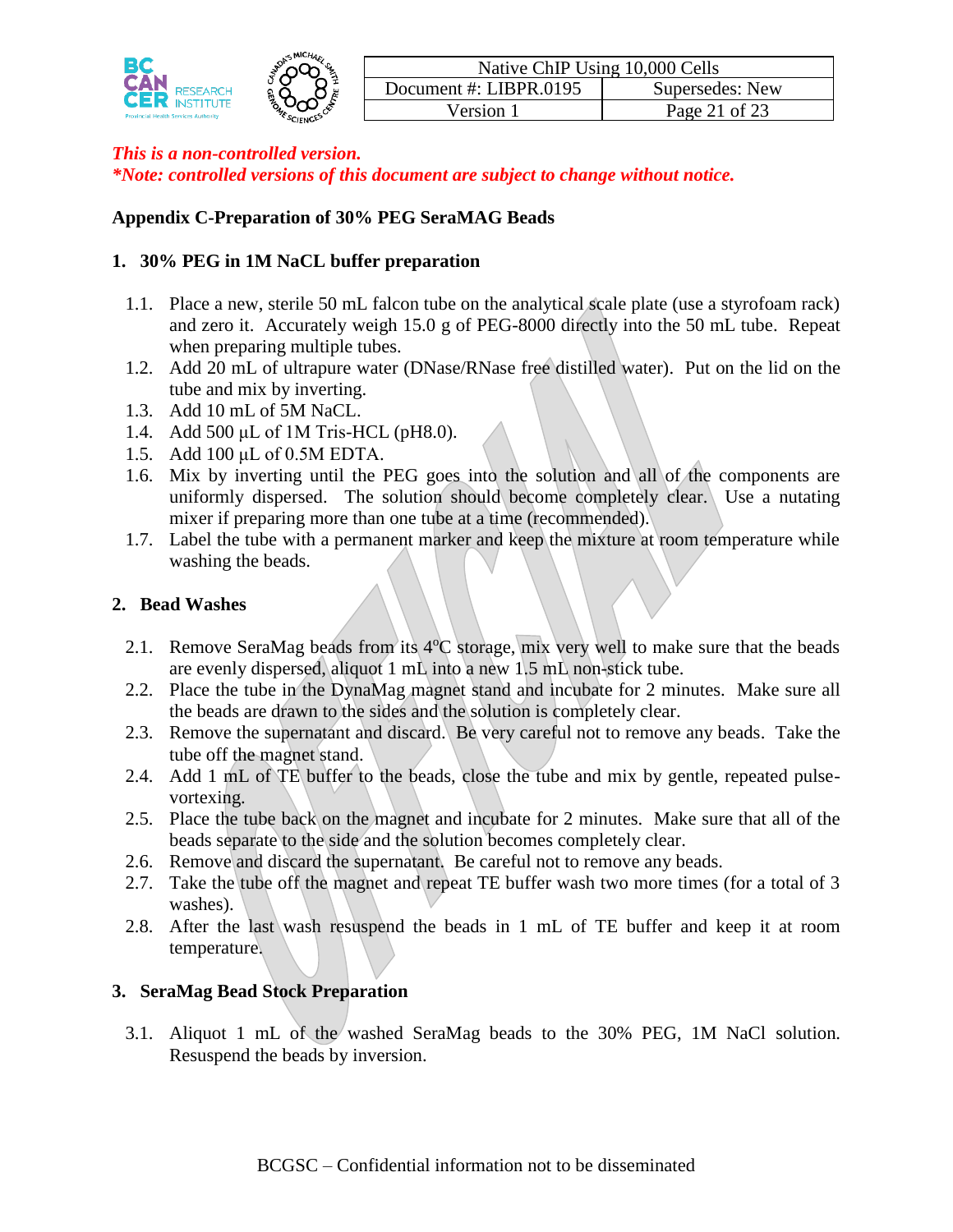|                                             | <b>MICHA</b> | Native ChIP Using 10,000 Cells |                 |  |
|---------------------------------------------|--------------|--------------------------------|-----------------|--|
| RESEARCH                                    | - 44         | Document #: LIBPR.0195         | Supersedes: New |  |
| <b>Provincial Health Services Authority</b> | M<br>SCIENCE | $'$ ersion                     | Page 22 of 23   |  |

- 3.2. Top up the solution to 50 mL with ultrapure water, close the lid and mix by inverting and *gentle*, repeated, pulse vortexing until uniformly brown.
- 3.3. When preparing multiple 50 mL conical tubes of beads at a time, mix all vials together in a pre-sterilized glass bottle to create one batch solution. This reduces the number of QC tests.
- 3.4. Label the tube (or the glass bottle) as "Do not use. QC in progress."
- 3.5. Remove an aliquot of the freshly prepared SeraMag bead solution for QC testing. Store the rest at 4°C, **protected from light**.

### **4. Quality Control Testing**

- 4.1. Test every new batch of beads prepared by performing Native ChIP using 10,000 HL60 cells. IP whole histone modification panel.
- 4.2. Perform library construction including Quant-iT QC for product amount and Caliper for size distribution.
- 4.3. Perform qPCR using histone modification target specific primers and calculate fold enrichment.
- 4.4. Compile all results and confer with supervisor.
- 4.5. If the bead batch passes all QC gates proceed to Step.5. If batch production was unsuccessful prepare a fresh batch.

### **5. Aliquot Beads**

- 5.1. After the new batch passes QC, retrieve the newly prepared SeraMag bead working stock from its designated 4°C storage. Make sure the stock fully reaches room temperature (for larger volumes this can take 1 hour or more).
- 5.2. Mix the SeraMag bead stock very well by inverting and gentle, repeated, pulse-vortexing. Make sure that the beads are uniformly dispersed in the supernatant and that the solution is uniform in color.
- 5.3. Aliquot 1 mL of beads to 1.5 mL non-stick pre-labelled tubes.
- 5.4. Store aliquots at 4°C, **protected from light**. Make sure to label and date each new batch on the tubes and on the storage box.
- 5.5. Bead solution stored at  $4^{\circ}$ C and protected from light should be stable for at least 6 months. After 6 months re-test monthly for performance.